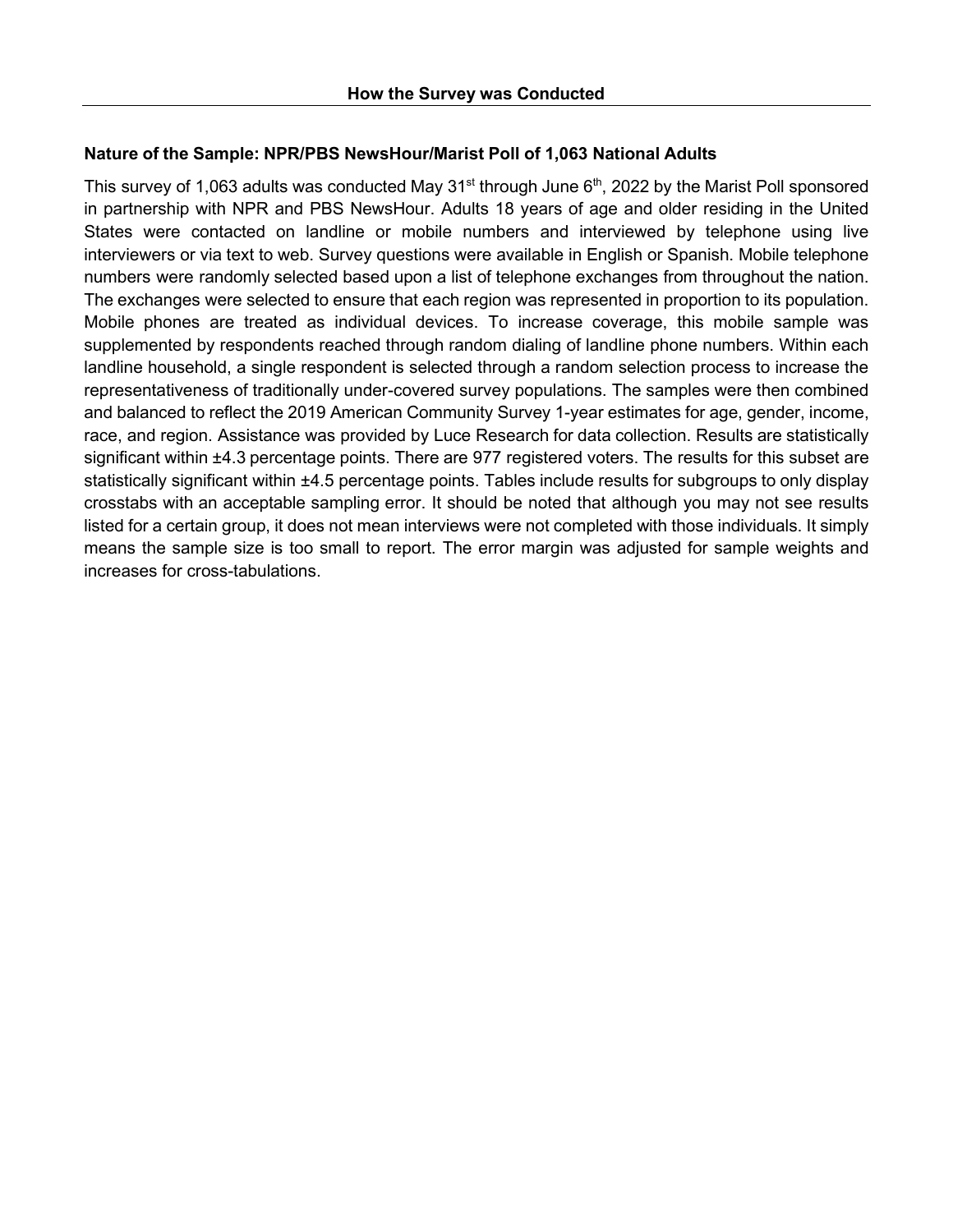#### **Nature of the Sample**

|                                     |                                         | <b>National Adults</b> | <b>National Registered Voters</b> |
|-------------------------------------|-----------------------------------------|------------------------|-----------------------------------|
|                                     |                                         | Column %               | Column %                          |
| <b>National Adults</b>              |                                         | 100%                   |                                   |
| <b>National Registered Voters</b>   |                                         | 92%                    | 100%                              |
| <b>Party Identification</b>         | <b>Democrat</b>                         | n/a                    | 35%                               |
|                                     | Republican                              |                        |                                   |
|                                     |                                         | n/a                    | 29%                               |
|                                     | Independent                             | n/a                    | 33%                               |
|                                     | Other                                   | n/a                    | 2%                                |
| <b>Gun Owners</b>                   |                                         | 40%                    | 42%                               |
| Gender                              | Men                                     | 49%                    | 50%                               |
|                                     | Women                                   | 51%                    | 50%                               |
| Age                                 | Under 45                                | 46%                    | 44%                               |
|                                     | 45 or older                             |                        |                                   |
|                                     |                                         | 54%                    | 56%                               |
| Age                                 | 18 to 29                                | 21%                    | 19%                               |
|                                     | 30 to 44                                | 25%                    | 24%                               |
|                                     | 45 to 59                                | 24%                    | 26%                               |
|                                     | 60 or older                             | 29%                    | 31%                               |
| Generation                          | <b>Gen Z/Millennials</b>                | 40%                    | 36%                               |
|                                     | Gen X                                   | 26%                    | 27%                               |
|                                     | <b>Baby Boomers</b>                     |                        |                                   |
|                                     |                                         | 24%                    | 25%                               |
|                                     | Silent/Greatest                         | 11%                    | 12%                               |
| Race/Ethnicity                      | White                                   | 59%                    | 61%                               |
|                                     | <b>Black</b>                            | 11%                    | 12%                               |
|                                     | Latino                                  | 16%                    | 14%                               |
|                                     | Other                                   | 14%                    | 13%                               |
|                                     | <b>Northeast</b>                        | 17%                    | 16%                               |
| Region                              |                                         |                        |                                   |
|                                     | <b>Midwest</b>                          | 21%                    | 21%                               |
|                                     | South                                   | 38%                    | 38%                               |
|                                     | West                                    | 24%                    | 25%                               |
| <b>Household Income</b>             | <b>Less than \$50,000</b>               | 38%                    | 37%                               |
|                                     | \$50,000 or more                        | 62%                    | 63%                               |
| <b>Education</b>                    | Not college graduate                    | 60%                    | 59%                               |
|                                     | College graduate                        |                        |                                   |
|                                     |                                         | 40%                    | 41%                               |
| <b>Education by Race</b>            | <b>White - Not College Graduate</b>     | 35%                    | 36%                               |
|                                     | <b>White - College Graduate</b>         | 24%                    | 25%                               |
|                                     | <b>Non-White - Not College</b>          |                        |                                   |
|                                     | Graduate                                | 25%                    | 23%                               |
|                                     | Non-White - College Graduate            | 16%                    | 16%                               |
|                                     | Men - White - Not College               |                        |                                   |
| <b>Education - Race - Gender</b>    | Graduate                                | 17%                    | 17%                               |
|                                     | Men - White - College Graduate          | 12%                    | 13%                               |
|                                     | Men - Non-White - Not College           |                        |                                   |
|                                     | Graduate                                | 13%                    | 12%                               |
|                                     | Men - Non-White - College               |                        |                                   |
|                                     | Graduate                                | 8%                     | 7%                                |
|                                     | Women - White - Not College<br>Graduate |                        |                                   |
|                                     | Women - White - College                 | 19%                    | 19%                               |
|                                     | Graduate                                | 12%                    | 12%                               |
|                                     | Women - Non-White - Not                 |                        |                                   |
|                                     | <b>College Graduate</b>                 | 12%                    | 11%                               |
|                                     | Women - Non-White - College             |                        |                                   |
|                                     | Graduate                                | 8%                     | 8%                                |
| <b>White Evangelical Christians</b> |                                         | 18%                    | 19%                               |
|                                     | <b>Big city</b>                         | 23%                    | 23%                               |
| <b>Area Description</b>             |                                         |                        |                                   |
|                                     | Small city                              | 19%                    | 19%                               |
|                                     | Suburban                                | 24%                    | 24%                               |
|                                     | <b>Small town</b>                       | 21%                    | 20%                               |
|                                     | Rural                                   | 13%                    | 14%                               |
| <b>Area Description - Gender</b>    | Small city/Suburban Men                 | 23%                    | 23%                               |
|                                     | Other area Men                          | 26%                    | 27%                               |
|                                     |                                         |                        |                                   |
|                                     | Small city/Suburban Women               | 20%                    | 20%                               |
|                                     | Other area Women                        | 31%                    | 31%                               |
| <b>Interview Type</b>               | Landline                                | 36%                    | 37%                               |
|                                     | <b>Cell phone</b>                       | 64%                    | 63%                               |

NPR/PBS NewsHour/Marist Poll National Adults. Interviews conducted May 31st through June 6th, 2022, n=1,063 MOE +/- 4.3 percentage points. National Registered Voters: n=977 MOE +/- 4.5 percentage points. Totals may not add to 100% due to rounding.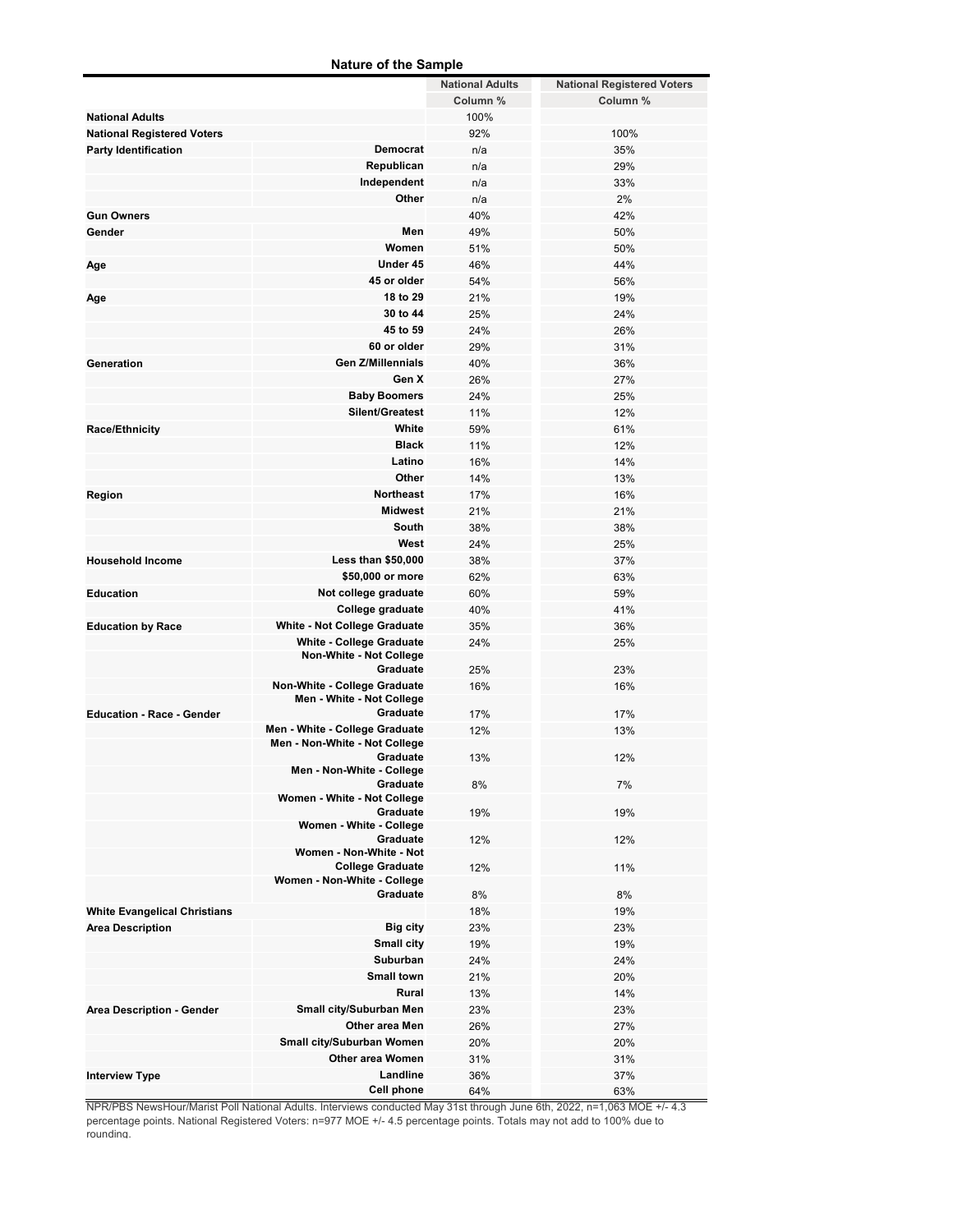#### **BIDJP105. NPR/PBS NewsHour/Marist Poll National Tables May 31st through June 6th, 2022**

|                                   |                                         | <b>National Adults</b><br>Do you approve or disapprove of the job Joe Biden is<br>doing as president? |            |             |  |
|-----------------------------------|-----------------------------------------|-------------------------------------------------------------------------------------------------------|------------|-------------|--|
|                                   |                                         |                                                                                                       |            |             |  |
|                                   |                                         | Approve                                                                                               | Disapprove | Vol: Unsure |  |
|                                   |                                         | Row %                                                                                                 | Row %      | Row %       |  |
| <b>National Adults</b>            |                                         | 38%                                                                                                   | 53%        | 10%         |  |
| <b>National Registered Voters</b> |                                         | 39%                                                                                                   | 52%        | 9%          |  |
| Party Identification              | Democrat                                | 77%                                                                                                   | 14%        | 9%          |  |
|                                   | Republican                              | 3%                                                                                                    | 93%        | 4%          |  |
|                                   | Independent                             | 32%                                                                                                   | 58%        | 10%         |  |
| <b>Gun Owners</b>                 |                                         | 23%                                                                                                   | 70%        | 7%          |  |
| Region                            | Northeast                               | 52%                                                                                                   | 37%        | 11%         |  |
|                                   | Midwest                                 | 37%                                                                                                   | 56%        | 7%          |  |
|                                   | South                                   | 33%                                                                                                   | 57%        | 11%         |  |
|                                   | West                                    | 36%                                                                                                   | 54%        | 9%          |  |
| Household Income                  | Less than \$50,000                      | 33%                                                                                                   | 56%        | 11%         |  |
|                                   | \$50,000 or more                        | 43%                                                                                                   | 49%        | 8%          |  |
| Education                         | Not college graduate                    | 29%                                                                                                   | 60%        | 12%         |  |
|                                   | College graduate                        | 52%                                                                                                   | 41%        | 7%          |  |
| Race/Ethnicity                    | White                                   | 33%                                                                                                   | 60%        | 7%          |  |
|                                   | Non-white                               | 47%                                                                                                   | 43%        | 10%         |  |
| Race and Education                | White - Not College Graduate            | 22%                                                                                                   | 69%        | 10%         |  |
|                                   |                                         |                                                                                                       |            |             |  |
|                                   | White - College Graduate                | 49%                                                                                                   | 47%        | 4%          |  |
| Gender - Race - Education         | Men - White - Not College<br>Graduate   | 17%                                                                                                   | 74%        | 8%          |  |
|                                   | Men - White - College<br>Graduate       | 38%                                                                                                   | 59%        | 3%          |  |
|                                   | Women - White - Not College<br>Graduate | 26%                                                                                                   | 63%        | 11%         |  |
|                                   | Women - White - College<br>Graduate     | 61%                                                                                                   | 34%        | 4%          |  |
| Age                               | Under 45                                | 36%                                                                                                   | 53%        | 11%         |  |
|                                   | 45 or older                             | 40%                                                                                                   | 52%        | 8%          |  |
| Generation                        | Gen Z/Millennials                       | 36%                                                                                                   | 55%        | 9%          |  |
|                                   | Gen X                                   | 35%                                                                                                   | 56%        | 10%         |  |
|                                   | <b>Baby Boomers</b>                     | 45%                                                                                                   | 51%        | 4%          |  |
|                                   | Silent/Greatest                         | 41%                                                                                                   | 45%        | 13%         |  |
| Gender                            | Men                                     | 36%                                                                                                   | 58%        | 6%          |  |
|                                   | Women                                   | 40%                                                                                                   | 47%        | 13%         |  |
| <b>HH with Children</b>           | Parents with Children under 18          | 38%                                                                                                   | 55%        | 7%          |  |
|                                   | No Children under 18 in HH              | 38%                                                                                                   | 52%        | 11%         |  |
| White Evangelical Christians      |                                         | 11%                                                                                                   | 78%        | 11%         |  |
| 2020 Support                      | Biden                                   | 75%                                                                                                   | 14%        | 10%         |  |
|                                   | Trump                                   | 3%                                                                                                    | 95%        | 2%          |  |
| Area Description                  | Big city                                | 34%                                                                                                   | 49%        | 16%         |  |
|                                   | Small city                              | 54%                                                                                                   | 41%        | 5%          |  |
|                                   | Suburban                                | 41%                                                                                                   | 55%        | 4%          |  |
|                                   | Small town                              | 33%                                                                                                   | 54%        | 14%         |  |
|                                   | Rural                                   | 24%                                                                                                   | 70%        | 7%          |  |
| Small city/Suburban Men           |                                         | 40%                                                                                                   | 56%        | 4%          |  |
| Small city/Suburban Women         |                                         | 55%                                                                                                   | 39%        | 5%          |  |
|                                   |                                         |                                                                                                       |            |             |  |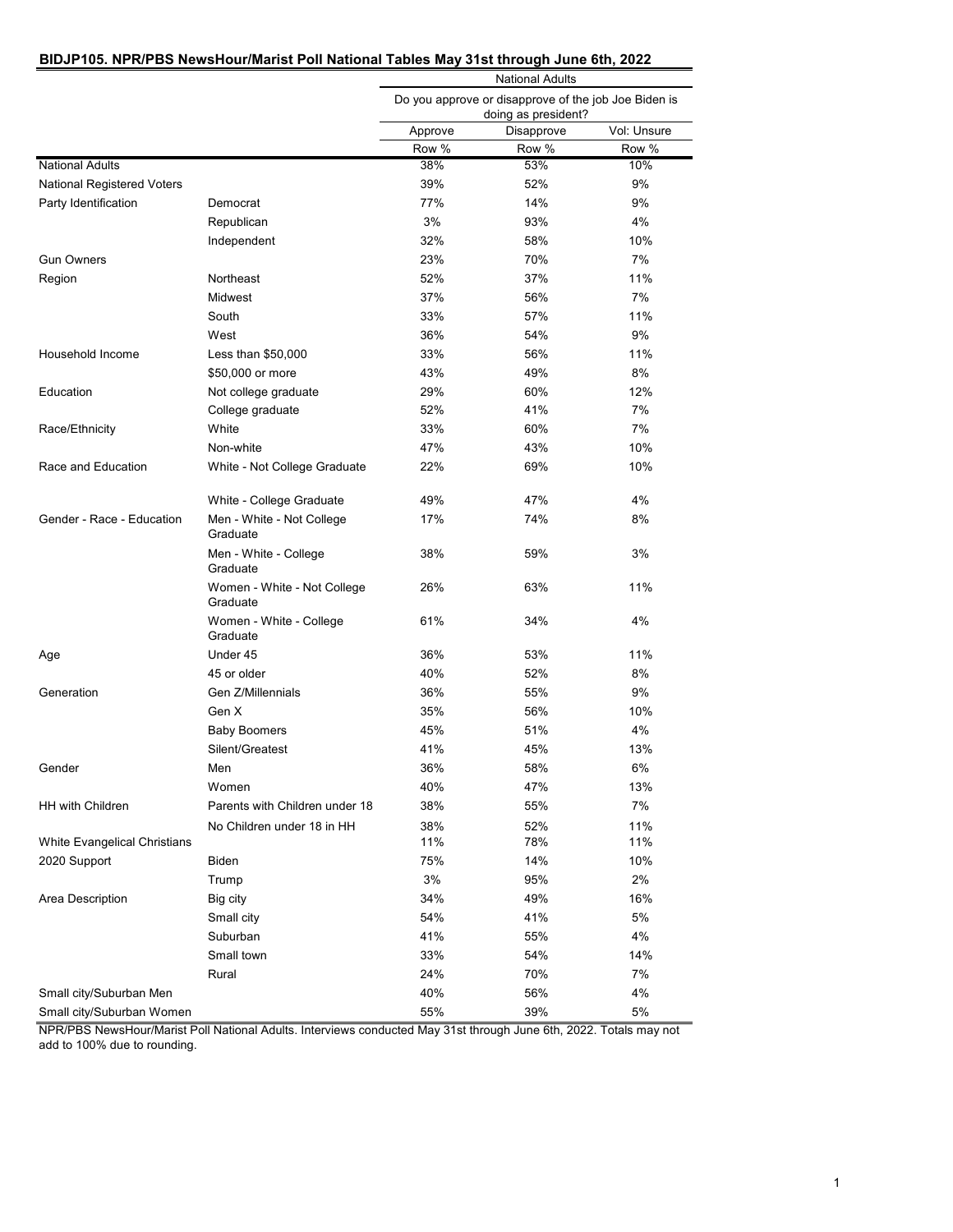| <b>BIDJP105TRND. Marist Poll National Trend</b> |  |  |  |
|-------------------------------------------------|--|--|--|
|-------------------------------------------------|--|--|--|

|                      | National Adults                                                          |            |             |  |  |
|----------------------|--------------------------------------------------------------------------|------------|-------------|--|--|
|                      | Do you approve or disapprove of the job Joe Biden is doing as president? |            |             |  |  |
|                      | Approve                                                                  | Disapprove | Vol: Unsure |  |  |
|                      | Row %                                                                    | Row %      | Row %       |  |  |
| June 2022            | 38%                                                                      | 53%        | 10%         |  |  |
| May 2022             | 39%                                                                      | 56%        | $6\%$       |  |  |
| April 2022           | 41%                                                                      | 51%        | 8%          |  |  |
| March 31st, 2022     | 39%                                                                      | 54%        | 7%          |  |  |
| March 4th, 2022      | 47%                                                                      | 50%        | 3%          |  |  |
| February 2022        | 39%                                                                      | 55%        | 6%          |  |  |
| December 20th, 2021  | 41%                                                                      | 55%        | 3%          |  |  |
| December 9th, 2021   | 42%                                                                      | 51%        | 7%          |  |  |
| November 24th, 2021  | 42%                                                                      | 50%        | $8\%$       |  |  |
| November 1st, 2021   | 44%                                                                      | 49%        | $8\%$       |  |  |
| September 30th, 2021 | 45%                                                                      | 46%        | 9%          |  |  |
| September 3rd, 2021  | 43%                                                                      | 51%        | 7%          |  |  |
| August 2021          | 49%                                                                      | 44%        | 6%          |  |  |
| <b>July 2021</b>     | 50%                                                                      | 43%        | 7%          |  |  |
| June 2021            | 52%                                                                      | 46%        | 2%          |  |  |
| May 27th, 2021       | 52%                                                                      | 41%        | 7%          |  |  |
| May 17th, 2021       | 53%                                                                      | 41%        | 6%          |  |  |
| April 27th, 2021     | 54%                                                                      | 44%        | 3%          |  |  |
| April 16th, 2021     | 53%                                                                      | 39%        | 8%          |  |  |
| March 30th, 2021     | 52%                                                                      | 40%        | 8%          |  |  |
| March 11th, 2021     | 49%                                                                      | 42%        | 10%         |  |  |
| February 2021        | 51%                                                                      | 38%        | 11%         |  |  |
| January 2021         | 49%                                                                      | 35%        | 16%         |  |  |

Marist Poll National Adults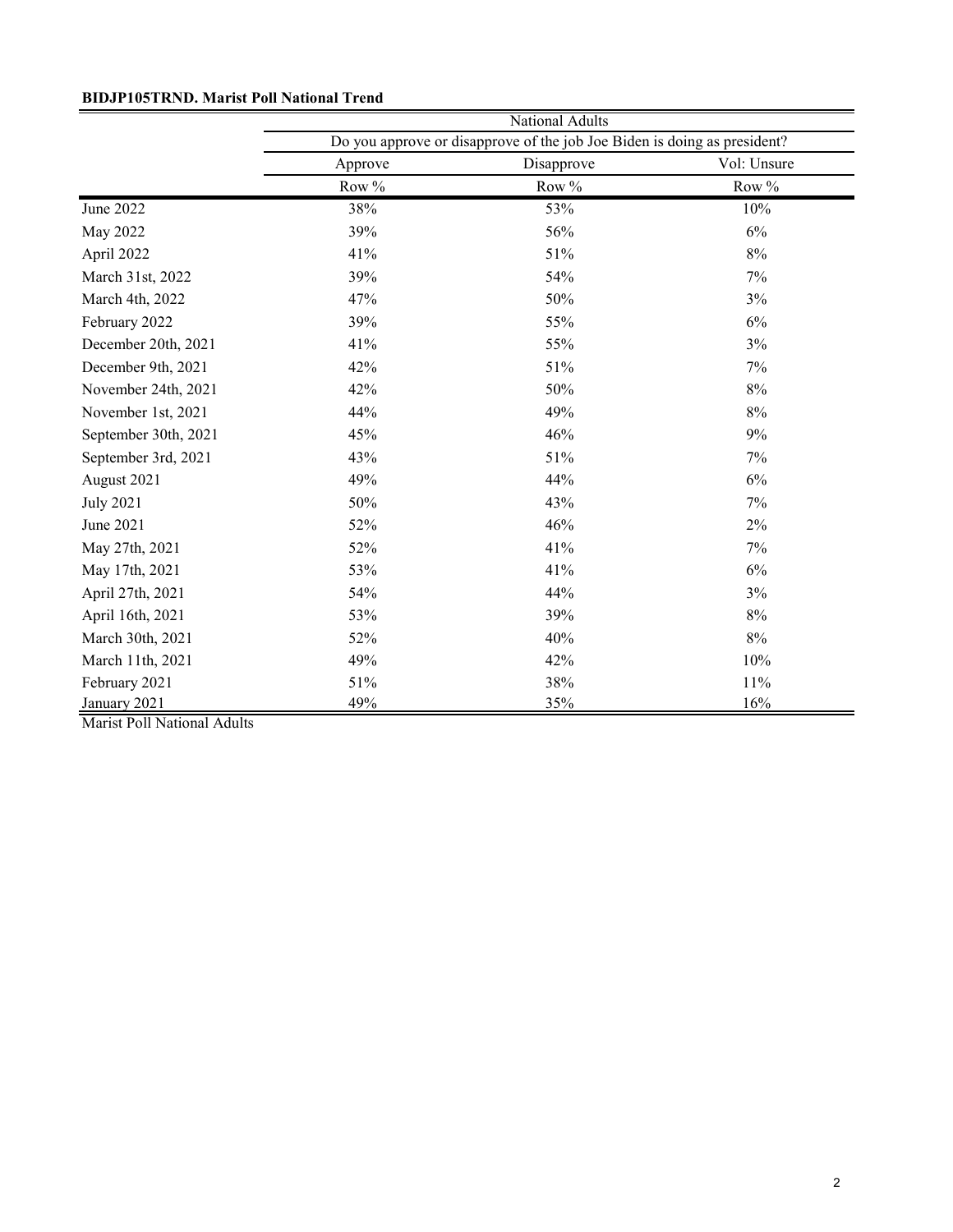#### **BIDJP105R. NPR/PBS NewsHour/Marist Poll National Tables May 31st through June 6th, 2022**

National Adults

Do you approve or disapprove of the job Joe Biden is doing as president? [And, would you say you strongly approve/disapprove of the job he is doing or just approve/disapprove?]

|                              |                                                              |                  |            |            | Strongly   |             |
|------------------------------|--------------------------------------------------------------|------------------|------------|------------|------------|-------------|
|                              |                                                              | Strongly approve | Approve    | Disapprove | disapprove | Vol: Unsure |
|                              |                                                              | Row %            | Row %      | Row %      | Row %      | Row %       |
| <b>National Adults</b>       |                                                              | 14%              | 24%        | 13%        | 40%        | 10%         |
| National Registered Voters   |                                                              | 14%              | 25%        | 11%        | 41%        | 9%          |
| Party Identification         | Democrat                                                     | 34%              | 43%        | 9%         | 5%         | 9%          |
|                              | Republican                                                   | 0%               | 3%         | 7%         | 86%        | 4%          |
|                              | Independent                                                  | 6%               | 26%        | 16%        | 42%        | 10%         |
| <b>Gun Owners</b>            |                                                              | 11%              | 12%        | 11%        | 59%        | 7%          |
| Region                       | Northeast                                                    | 17%              | 35%        | 14%        | 23%        | 11%         |
|                              | Midwest                                                      | 12%              | 25%        | 16%        | 40%        | 7%          |
|                              | South                                                        | 13%              | 20%        | 9%         | 48%        | 11%         |
|                              | West                                                         | 14%              | 22%        | 15%        | 40%        | 9%          |
| Household Income             | Less than $$50,000$                                          | 14%              | 19%        | 15%        | 40%        | 11%         |
|                              | \$50,000 or more                                             | 14%              | 29%        | 10%        | 39%        | 8%          |
| Education                    | Not college graduate                                         | 12%              | 17%        | 14%        | 46%        | 12%         |
|                              | College graduate                                             | 17%              | 35%        | 11%        | 30%        | 7%          |
| Race/Ethnicity               | White                                                        | 12%              | 21%        | 14%        | 46%        | 7%          |
|                              | Non-white                                                    | 18%              | 29%        | 12%        | 31%        | 10%         |
| Race and Education           | White - Not College Graduate                                 | 9%               | 13%        | 14%        | 54%        | 10%         |
|                              |                                                              |                  |            |            |            |             |
|                              | White - College Graduate                                     | 16%              | 33%        | 13%        | 35%        | 4%          |
| Gender - Race - Education    | Men - White - Not College<br>Graduate                        | 5%               | 12%        | 14%        | 60%        | 8%          |
|                              | Men - White - College<br>Graduate                            | 10%              | 28%        | 18%        | 41%        | 3%          |
|                              | Women - White - Not College<br>Graduate                      | 12%              | 13%        | 14%        | 49%        | 11%         |
|                              | Women - White - College<br>Graduate                          | 22%              | 40%        | 7%         | 27%        | 4%          |
| Age                          | Under 45                                                     | 9%               | 27%        | 19%        | 34%        | 11%         |
|                              | 45 or older                                                  | 18%              | 22%        | 7%         | 45%        | 8%          |
| Generation                   | Gen Z/Millennials                                            | 9%               | 27%        | 21%        | 34%        | 9%          |
|                              | Gen X                                                        | 9%               | 26%        | 10%        | 45%        | 10%         |
|                              | <b>Baby Boomers</b>                                          | 25%              | 21%        | 5%         | 45%        | 4%          |
|                              | Silent/Greatest                                              | 18%              | 23%        | 9%         | 36%        | 13%         |
| Gender                       | Men                                                          | 13%              | 23%        | 13%        | 45%        | 6%          |
|                              | Women                                                        | 15%              | 25%        | 12%        | 34%        | 13%         |
|                              |                                                              |                  |            |            |            |             |
| HH with Children             | Parents with Children under 18<br>No Children under 18 in HH | 11%<br>15%       | 28%<br>23% | 11%<br>13% | 44%<br>38% | 7%<br>11%   |
| White Evangelical Christians |                                                              | 4%               | $6\%$      | 12%        | 66%        | 11%         |
| 2020 Support                 | Biden                                                        | 29%              | 46%        | 10%        | $5\%$      | 10%         |
|                              | Trump                                                        | 1%               | $2\%$      | $8\%$      | 88%        | 2%          |
| Area Description             | Big city                                                     | 13%              | 21%        | 15%        | 34%        | 16%         |
|                              |                                                              | 20%              | 34%        | 12%        |            | $5\%$       |
|                              | Small city                                                   |                  |            |            | 30%        |             |
|                              | Suburban                                                     | 14%              | 27%        | 15%        | 40%        | 4%          |
|                              | Small town                                                   | 10%              | 23%        | 12%        | 42%        | 14%         |
|                              | Rural                                                        | 11%              | 12%        | 7%         | 63%        | 7%          |
| Small city/Suburban Men      |                                                              | 14%              | 25%        | 12%        | 44%        | 4%          |
| Small city/Suburban Women    |                                                              | 19%              | 36%        | 15%        | 24%        | 5%          |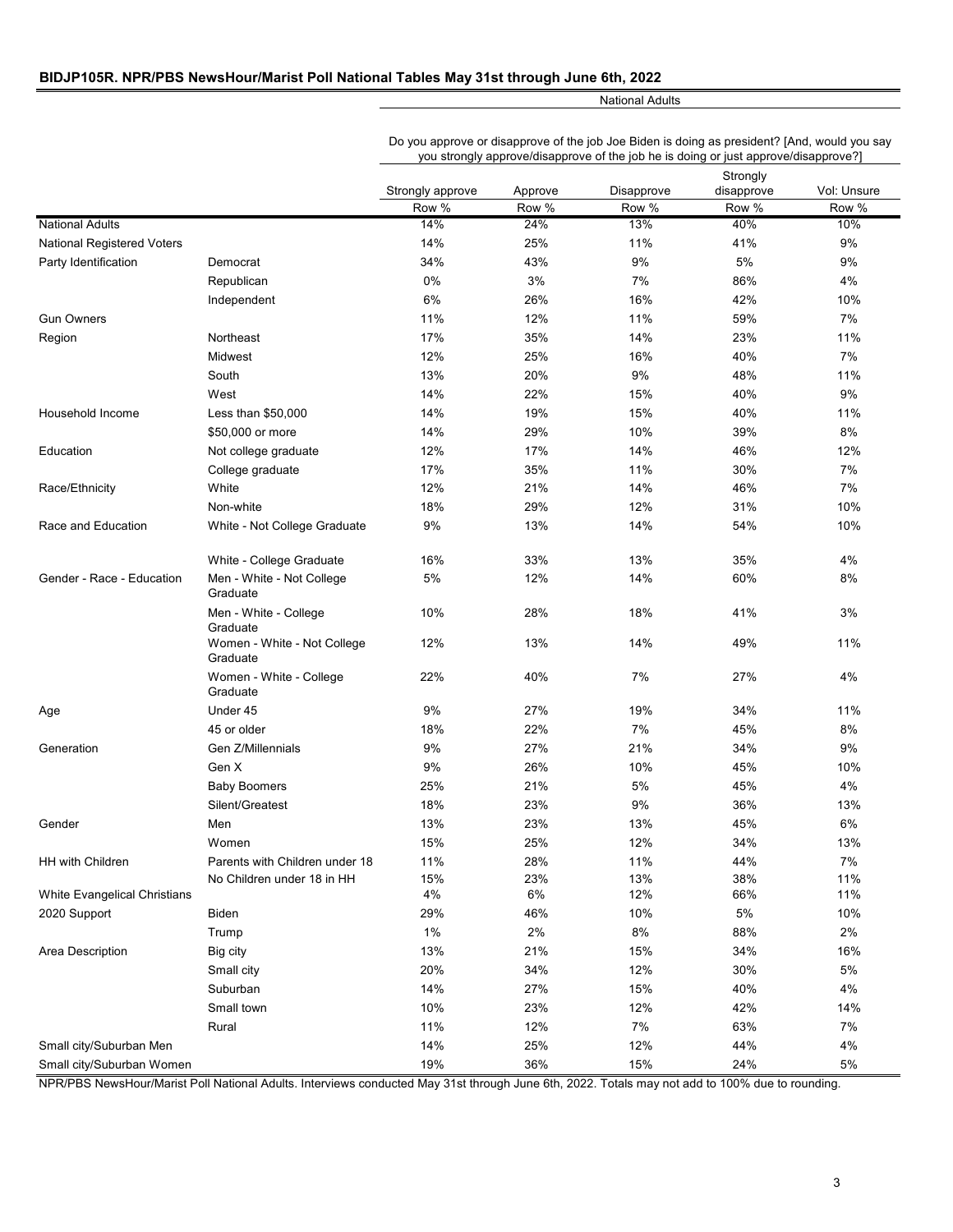#### **BIDJP105RTRND. Marist Poll National Trend**

National Adults Do you approve or disapprove of the job Joe Biden is doing as president? [And, would you say you strongly approve/disapprove of the job he is doing or just approve/disapprove?]

|                      | Strongly approve | Approve | Disapprove | Strongly disapprove | Vol: Unsure |
|----------------------|------------------|---------|------------|---------------------|-------------|
|                      | Row %            | Row %   | Row %      | Row %               | Row %       |
| June 2022            | 14%              | 24%     | 13%        | 40%                 | 10%         |
| May 2022             | 15%              | 24%     | 14%        | 42%                 | 6%          |
| April 2022           | 16%              | 25%     | 14%        | 37%                 | 8%          |
| March 31st, 2022     | 17%              | 22%     | 19%        | 35%                 | 7%          |
| March 4th, 2022      | 18%              | 30%     | 12%        | 38%                 | 3%          |
| February 2022        | 14%              | 25%     | 14%        | 41%                 | 6%          |
| December 20th, 2021  | 17%              | 24%     | $11\%$     | 44%                 | 3%          |
| December 9th, 2021   | 16%              | 26%     | 13%        | 38%                 | 7%          |
| November 24th, 2021  | 13%              | 29%     | 13%        | 37%                 | 8%          |
| November 1st, 2021   | 15%              | 28%     | 12%        | 37%                 | 8%          |
| September 30th, 2021 | 17%              | 28%     | 9%         | 37%                 | 9%          |
| September 3rd, 2021  | 19%              | 23%     | 10%        | 41%                 | 7%          |
| August 2021          | 19%              | 30%     | 15%        | 30%                 | $6\%$       |
| <b>July 2021</b>     | 21%              | 29%     | 11%        | 32%                 | 7%          |
| June 2021            | 24%              | 28%     | 13%        | 34%                 | 2%          |
| May 27th 2021        | 21%              | 30%     | 13%        | 28%                 | 7%          |
| May 17th, 2021       | 26%              | 26%     | 11%        | 30%                 | $6\%$       |
| April 27th, 2021     | 25%              | 29%     | 12%        | 32%                 | 3%          |
| April 16th, 2021     | 25%              | 28%     | 10%        | 29%                 | 8%          |
| March 30th, 2021     | 22%              | 30%     | 11%        | 29%                 | 8%          |
| March 11th, 2021     | 24%              | 24%     | 12%        | 30%                 | 10%         |
| February 2021        | 23%              | 29%     | 13%        | 25%                 | 11%         |
| January 2021         | 25%              | 25%     | 11%        | 24%                 | 16%         |

Marist Poll National Adults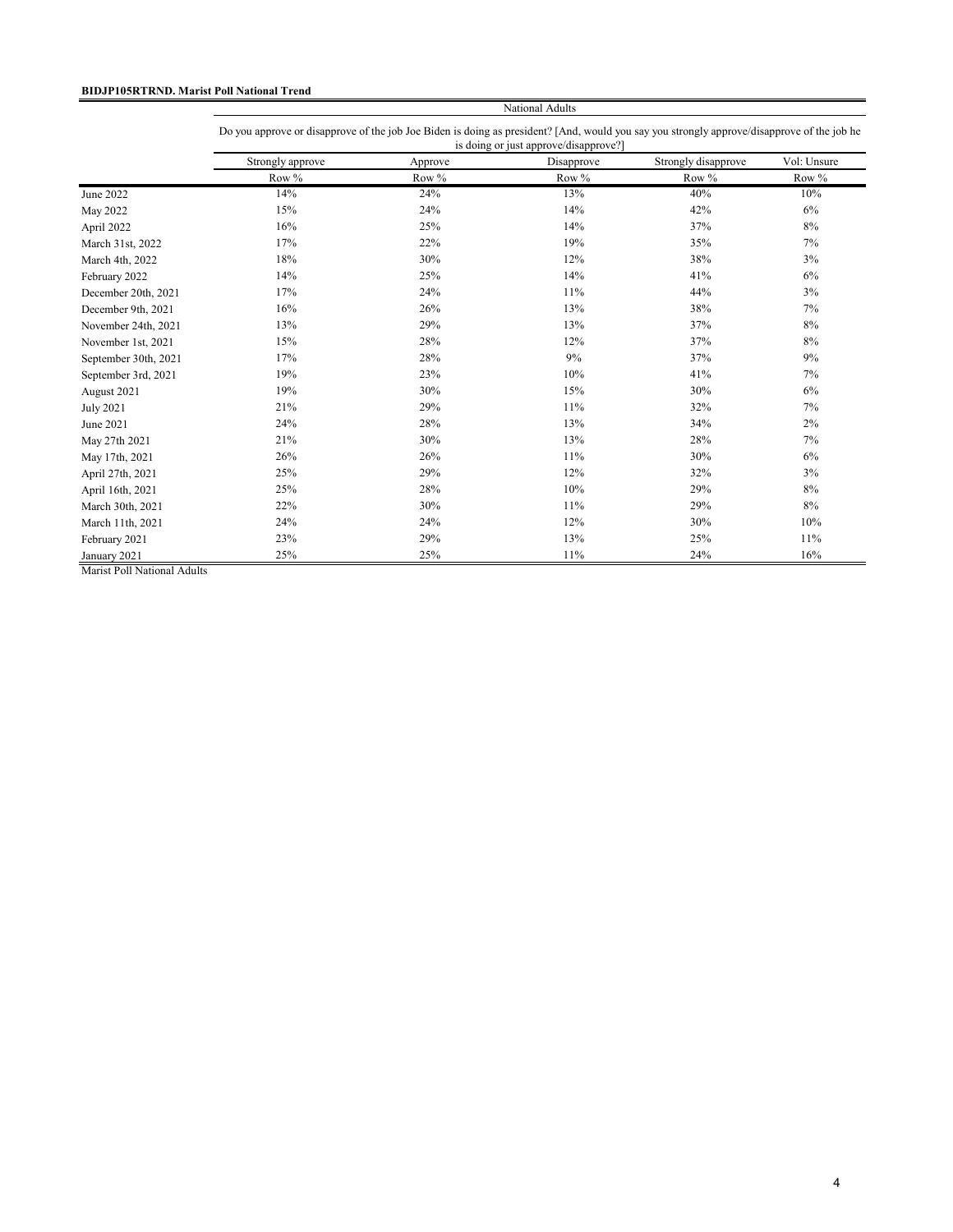| GUNRGTS1. NPR/PBS NewsHour/Marist Poll National Tables May 31st through June 6th, 2022 |
|----------------------------------------------------------------------------------------|
|----------------------------------------------------------------------------------------|

|                                   |                                         |                                                              | <b>National Adults</b>                |       |  |
|-----------------------------------|-----------------------------------------|--------------------------------------------------------------|---------------------------------------|-------|--|
|                                   |                                         |                                                              | Do you think it is more important to: |       |  |
|                                   |                                         | Control gun<br>Protect gun rights<br>violence<br>Vol: Unsure |                                       |       |  |
|                                   |                                         | Row %                                                        | Row %                                 | Row % |  |
| <b>National Adults</b>            |                                         | 35%                                                          | 59%                                   | 6%    |  |
| <b>National Registered Voters</b> |                                         | 36%                                                          | 57%                                   | 6%    |  |
| Party Identification              | Democrat                                | 6%                                                           | 92%                                   | 2%    |  |
|                                   | Republican                              | 70%                                                          | 20%                                   | 10%   |  |
|                                   | Independent                             | 39%                                                          | 54%                                   | 6%    |  |
| <b>Gun Owners</b>                 |                                         | 56%                                                          | 36%                                   | 8%    |  |
| Region                            | Northeast                               | 20%                                                          | 77%                                   | 3%    |  |
|                                   | Midwest                                 | 40%                                                          | 54%                                   | 6%    |  |
|                                   | South                                   | 39%                                                          | 51%                                   | 9%    |  |
|                                   | West                                    | 34%                                                          | 62%                                   | 5%    |  |
| Household Income                  | Less than \$50,000                      | 35%                                                          | 58%                                   | 6%    |  |
|                                   | \$50,000 or more                        | 35%                                                          | 60%                                   | 5%    |  |
| Education                         | Not college graduate                    | 39%                                                          | 53%                                   | 7%    |  |
|                                   | College graduate                        | 27%                                                          | 68%                                   | 4%    |  |
| Race/Ethnicity                    | White                                   | 39%                                                          | 53%                                   | 8%    |  |
|                                   | Non-white                               | 29%                                                          | 68%                                   | 3%    |  |
| Race and Education                | White - Not College Graduate            | 46%                                                          | 44%                                   | 10%   |  |
|                                   | White - College Graduate                | 28%                                                          | 67%                                   | 5%    |  |
| Gender - Race - Education         | Men - White - Not College<br>Graduate   | 55%                                                          | 39%                                   | 7%    |  |
|                                   | Men - White - College<br>Graduate       | 34%                                                          | 61%                                   | 5%    |  |
|                                   | Women - White - Not College<br>Graduate | 39%                                                          | 48%                                   | 13%   |  |
|                                   | Women - White - College<br>Graduate     | 21%                                                          | 74%                                   | 5%    |  |
| Age                               | Under 45                                | 32%                                                          | 63%                                   | 5%    |  |
|                                   | 45 or older                             | 37%                                                          | 56%                                   | 7%    |  |
| Generation                        | Gen Z/Millennials                       | 34%                                                          | 62%                                   | 3%    |  |
|                                   | Gen X                                   | 38%                                                          | 53%                                   | 8%    |  |
|                                   | <b>Baby Boomers</b>                     | 37%                                                          | 57%                                   | 6%    |  |
|                                   | Silent/Greatest                         | 24%                                                          | 61%                                   | 15%   |  |
| Gender                            | Men                                     | 41%                                                          | 54%                                   | 5%    |  |
|                                   | Women                                   | 28%                                                          | 65%                                   | 8%    |  |
| HH with Children                  | Parents with Children under 18          | 45%                                                          | 49%                                   | 6%    |  |
|                                   | No Children under 18 in HH              | 31%                                                          | 63%                                   | 6%    |  |
| White Evangelical Christians      |                                         | 54%                                                          | 36%                                   | 10%   |  |
| 2020 Support                      | Biden                                   | 5%                                                           | 93%                                   | 2%    |  |
|                                   | Trump                                   | 74%                                                          | 17%                                   | 9%    |  |
| Area Description                  | Big city                                | 29%                                                          | 67%                                   | 4%    |  |
|                                   | Small city                              | 29%                                                          | 69%                                   | 3%    |  |
|                                   | Suburban                                | 36%                                                          | 61%                                   | 2%    |  |
|                                   | Small town                              | 38%                                                          | 52%                                   | 11%   |  |
|                                   | Rural                                   | 48%                                                          | 38%                                   | 14%   |  |
| Small city/Suburban Men           |                                         | 44%                                                          | 54%                                   | 2%    |  |
| Small city/Suburban Women         |                                         | 19%                                                          | 78%                                   | 3%    |  |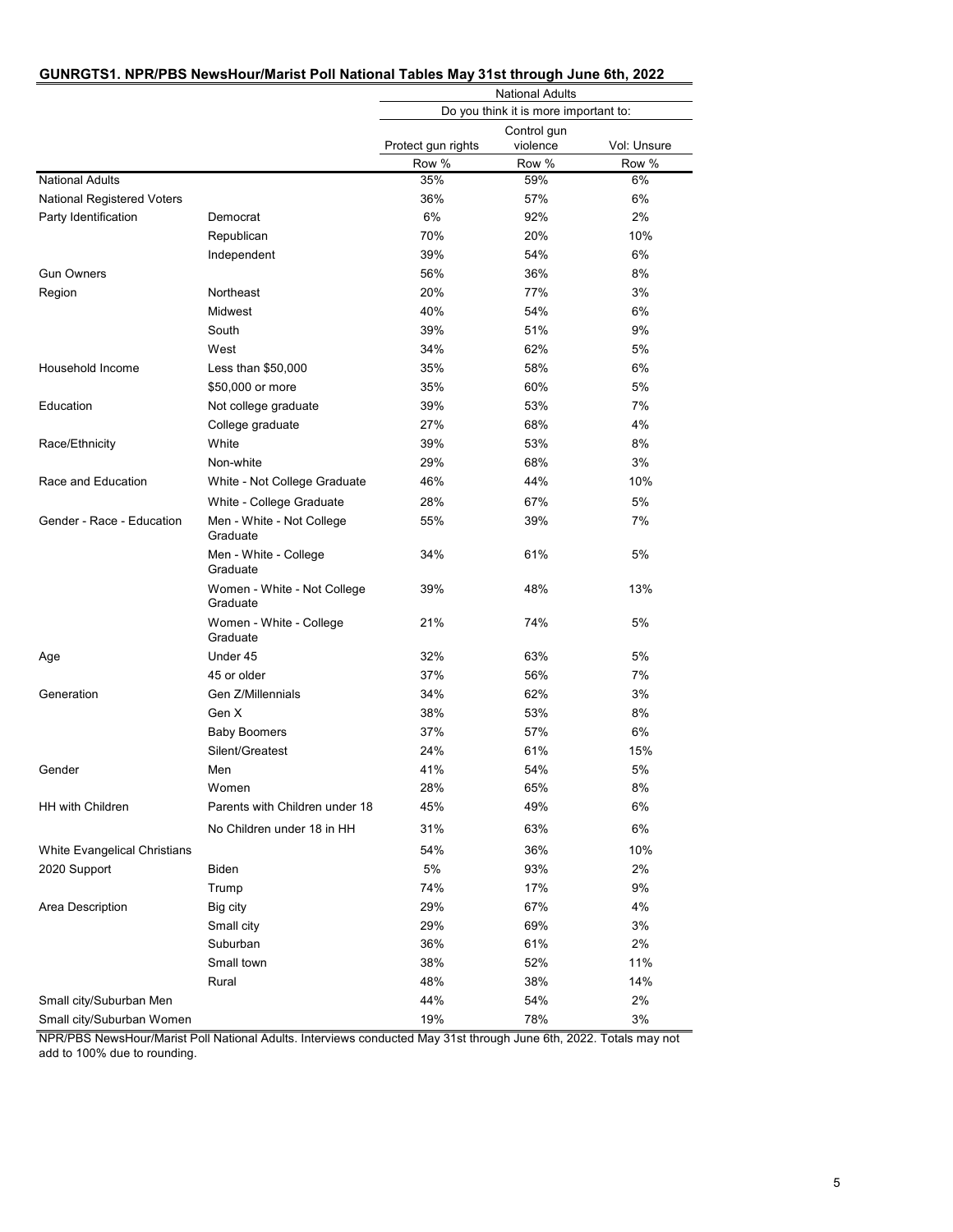## **GUNRGTS1TRND. Marist Poll National Trend**

|                |                                       | <b>National Adults</b> |         |  |
|----------------|---------------------------------------|------------------------|---------|--|
|                | Do you think it is more important to: |                        |         |  |
|                | Protect gun rights                    | Control gun violence   | Unsure  |  |
|                | Row $%$                               | Row $%$                | Row $%$ |  |
| June 2022      | 35%                                   | 59%                    | 6%      |  |
| September 2019 | 39%                                   | 55%                    | 6%      |  |
| February 2019  | 37%                                   | 58%                    | $4\%$   |  |
| April 2018     | 38%                                   | 57%                    | $5\%$   |  |
| March 2018     | 39%                                   | 54%                    | 7%      |  |
| December 2017  | 42%                                   | 55%                    | 3%      |  |
| October 2017   | 45%                                   | 52%                    | $4\%$   |  |
| April 2013     | 44%                                   | 53%                    | $3\%$   |  |
| March 2013     | 48%                                   | 49%                    | 3%      |  |

Marist Poll National Adults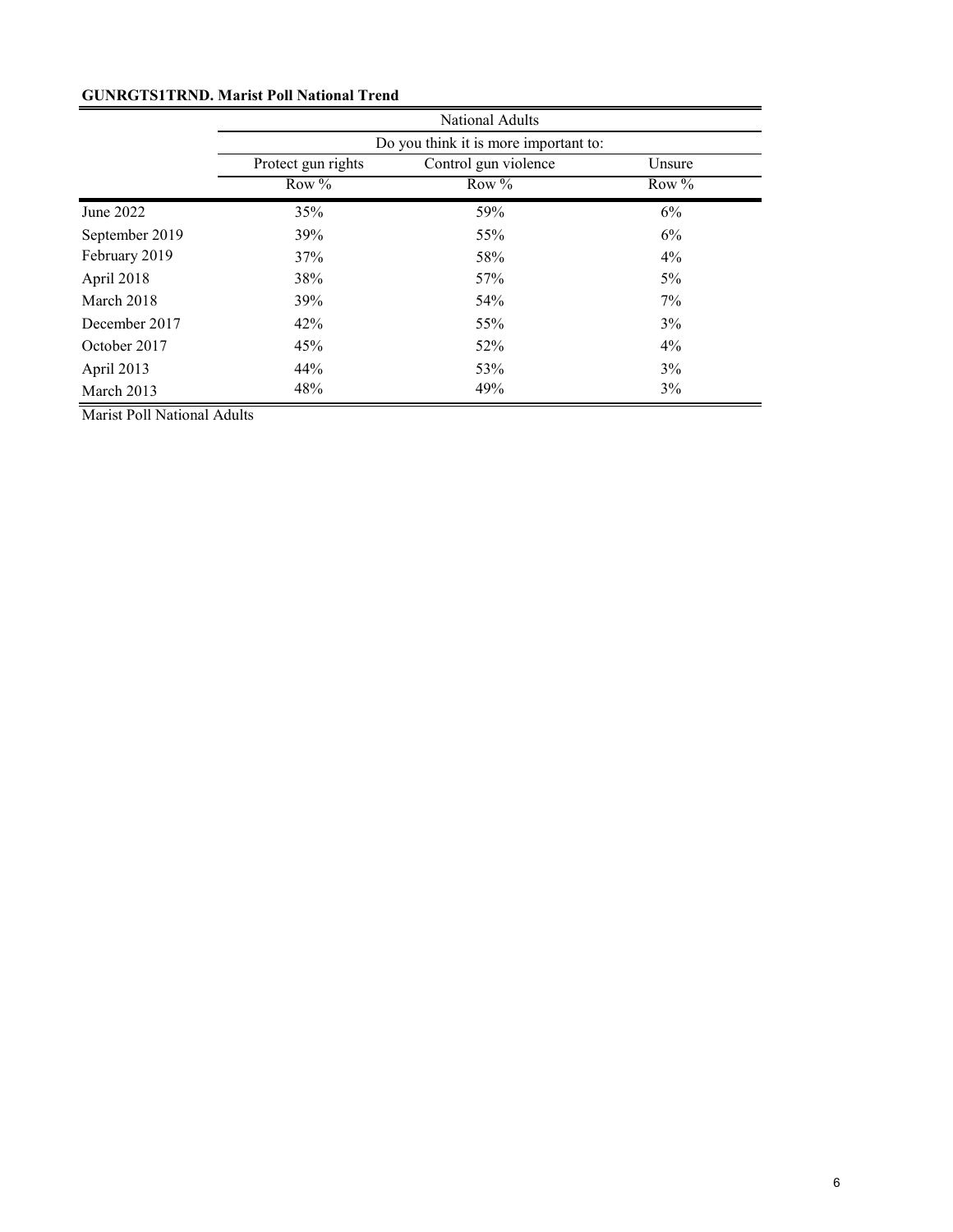#### **MSVTCNG1. NPR/PBS NewsHour/Marist Poll National Tables May 31st through June 6th, 2022**

National Adults

Recently there were mass shootings at a supermarket in Buffalo, NY and an Elementary School in Uvalde, TX. Do these events make you more likely or less likely to vote in November? If you haven't heard anything about these events, please say so.

|                              |                                         | Haven't heard |             |          |                    |             |
|------------------------------|-----------------------------------------|---------------|-------------|----------|--------------------|-------------|
|                              |                                         | More likely   | Less likely | about it | Vol: No difference | Vol: Unsure |
|                              |                                         | Row %         | Row %       | Row %    | Row %              | Row %       |
| <b>National Adults</b>       |                                         | 72%           | 4%          | 3%       | 19%                | 2%          |
| National Registered Voters   |                                         | 72%           | 3%          | 3%       | 19%                | 2%          |
| Party Identification         | Democrat                                | 84%           | 2%          | 2%       | 11%                | 1%          |
|                              | Republican                              | 65%           | 3%          | 2%       | 27%                | 3%          |
|                              | Independent                             | 66%           | 6%          | 4%       | 21%                | 3%          |
| <b>Gun Owners</b>            |                                         | 66%           | 3%          | 3%       | 24%                | 3%          |
| Region                       | Northeast                               | 79%           | 5%          | 1%       | 13%                | 1%          |
|                              | Midwest                                 | 72%           | 4%          | 2%       | 19%                | 2%          |
|                              | South                                   | 70%           | 4%          | 2%       | 21%                | 3%          |
|                              | West                                    | 69%           | 4%          | 5%       | 20%                | 2%          |
| Household Income             | Less than \$50,000                      | 65%           | 8%          | 5%       | 18%                | 5%          |
|                              | \$50,000 or more                        | 79%           | 2%          | 2%       | 17%                | $1\%$       |
| Education                    | Not college graduate                    | 68%           | 5%          | 5%       | 20%                | 3%          |
|                              | College graduate                        | 77%           | 3%          | 0%       | 17%                | 2%          |
| Race/Ethnicity               | White                                   | 68%           | 2%          | 3%       | 24%                | 3%          |
|                              | Non-white                               | 79%           | 6%          | 3%       | 11%                | 2%          |
| Race and Education           | White - Not College Graduate            | 60%           | 3%          | 5%       | 29%                | 4%          |
|                              | White - College Graduate                | 78%           | 2%          | 0%       | 18%                | 2%          |
| Gender - Race - Education    | Men - White - Not College               | 55%           | 5%          | 6%       | 31%                | 3%          |
|                              | Graduate                                |               |             |          |                    |             |
|                              | Men - White - College<br>Graduate       | 80%           | 2%          | 0%       | 18%                | 1%          |
|                              | Women - White - Not College<br>Graduate | 65%           | $1\%$       | 3%       | 27%                | 4%          |
|                              | Women - White - College<br>Graduate     | 76%           | $1\%$       | 0%       | 20%                | 3%          |
| Age                          | Under 45                                | 77%           | 5%          | 3%       | 12%                | 3%          |
|                              | 45 or older                             | 68%           | 3%          | 2%       | 25%                | 2%          |
| Generation                   | Gen Z/Millennials                       | 75%           | 6%          | 4%       | 13%                | 3%          |
|                              | Gen X                                   | 75%           | 4%          | 2%       | 18%                | 1%          |
|                              | <b>Baby Boomers</b>                     | 66%           | 2%          | $1\%$    | 28%                | 2%          |
|                              | Silent/Greatest                         | 60%           | $1\%$       | $3%$     | 32%                | 4%          |
| Gender                       | Men                                     | 69%           | 7%          | $3%$     | 19%                | 2%          |
|                              | Women                                   | 73%           | 2%          | 2%       | 20%                | 3%          |
| <b>HH with Children</b>      | Parents with Children under 18          | 75%           | 5%          | 2%       | 14%                | 3%          |
|                              |                                         |               |             |          |                    |             |
|                              | No Children under 18 in HH              | 70%           | 4%          | $3%$     | 21%                | 2%          |
| White Evangelical Christians |                                         | 59%           | 3%          | 4%       | 29%                | 4%          |
| 2020 Support                 | Biden                                   | 83%           | 2%          | 2%       | 13%                | 1%          |
|                              | Trump                                   | 67%           | 4%          | 2%       | 27%                | 1%          |
| Area Description             | Big city                                | 73%           | 1%          | 7%       | 19%                | $0\%$       |
|                              | Small city                              | 83%           | 3%          | 1%       | 11%                | 1%          |
|                              | Suburban                                | 78%           | 6%          | 1%       | 13%                | 2%          |
|                              | Small town                              | 63%           | 6%          | 3%       | 22%                | 6%          |
|                              | Rural                                   | 59%           | 2%          | 2%       | 35%                | 2%          |
| Small city/Suburban Men      |                                         | 79%           | 6%          | 2%       | 11%                | 1%          |
| Small city/Suburban Women    |                                         | 81%           | 3%          | 0%       | 14%                | 2%          |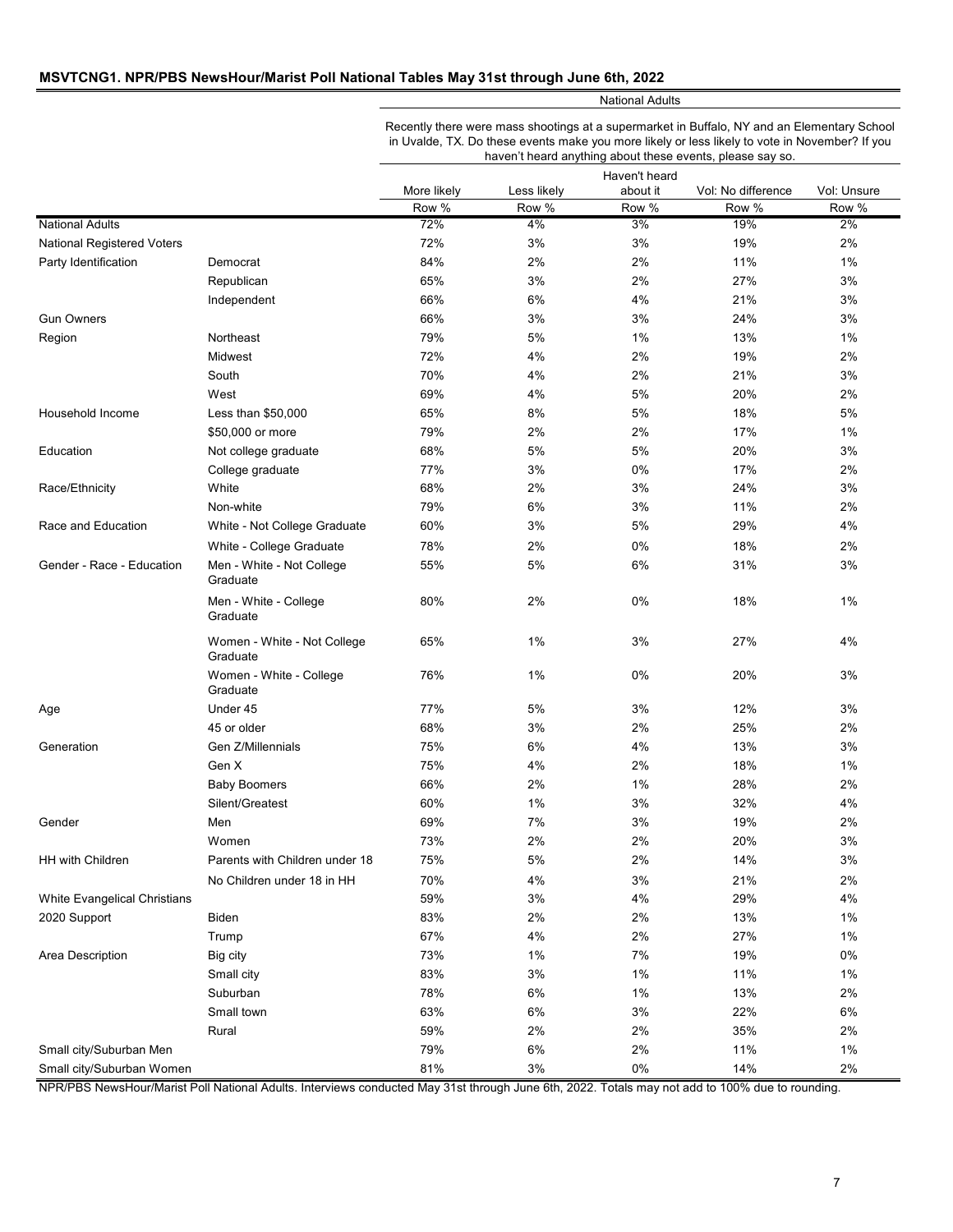#### **VTNRAC1. NPR/PBS NewsHour/Marist Poll National Tables May 31st through June 6th, 2022**

National Adults

Would you definitely vote for or definitely vote against a candidate for Congress who **receives campaign contributions from the National Rifle Association,** 

|                                   |                                         | that is the NRA?    |                  |              |
|-----------------------------------|-----------------------------------------|---------------------|------------------|--------------|
|                                   |                                         |                     | Definitely vote  |              |
|                                   |                                         | Definitely vote for | against<br>Row % | Vol: Unsure  |
| <b>National Adults</b>            |                                         | Row %<br>27%        | 48%              | Row %<br>26% |
| <b>National Registered Voters</b> |                                         | 27%                 | 47%              | 25%          |
|                                   | Democrat                                | 8%                  | 83%              | 9%           |
| Party Identification              |                                         |                     |                  |              |
|                                   | Republican                              | 59%                 | 11%              | 29%          |
|                                   | Independent                             | 23%                 | 40%              | 37%          |
| <b>Gun Owners</b>                 |                                         | 38%                 | 29%              | 33%          |
| Region                            | Northeast                               | 16%                 | 63%              | 22%          |
|                                   | Midwest                                 | 23%                 | 46%              | 30%          |
|                                   | South                                   | 33%                 | 40%              | 27%          |
|                                   | West                                    | 28%                 | 50%              | 22%          |
| Household Income                  | Less than $$50,000$                     | 31%                 | 48%              | 21%          |
|                                   | \$50,000 or more                        | 25%                 | 49%              | 26%          |
| Education                         | Not college graduate                    | 34%                 | 40%              | 26%          |
|                                   | College graduate                        | 16%                 | 60%              | 24%          |
| Race/Ethnicity                    | White                                   | 29%                 | 41%              | 29%          |
|                                   | Non-white                               | 24%                 | 57%              | 19%          |
| Race and Education                | White - Not College Graduate            | 37%                 | 32%              | 32%          |
|                                   | White - College Graduate                | 18%                 | 56%              | 26%          |
| Gender - Race - Education         | Men - White - Not College<br>Graduate   | 43%                 | 25%              | 32%          |
|                                   | Men - White - College<br>Graduate       | 23%                 | 45%              | 32%          |
|                                   | Women - White - Not College<br>Graduate | 31%                 | 37%              | 32%          |
|                                   | Women - White - College<br>Graduate     | 13%                 | 69%              | 18%          |
| Age                               | Under 45                                | 24%                 | 48%              | 28%          |
|                                   | 45 or older                             | 30%                 | 47%              | 23%          |
| Generation                        | Gen Z/Millennials                       | 25%                 | 48%              | 26%          |
|                                   | Gen X                                   | 29%                 | 43%              | 28%          |
|                                   | <b>Baby Boomers</b>                     | 31%                 | 50%              | 19%          |
|                                   | Silent/Greatest                         | 29%                 | 55%              | 16%          |
| Gender                            | Men                                     | 32%                 | 42%              | 26%          |
|                                   | Women                                   | 23%                 | 54%              | 24%          |
| HH with Children                  | Parents with Children under 18          | 30%                 | 41%              | 30%          |
|                                   | No Children under 18 in HH              | 26%                 | 50%              | 24%          |
| White Evangelical Christians      |                                         | 42%                 | 26%              | 32%          |
| 2020 Support                      | Biden                                   | 6%                  | 83%              | 10%          |
|                                   | Trump                                   | 54%                 | 9%               | 37%          |
| Area Description                  | Big city                                | 21%                 | 54%              | 24%          |
|                                   | Small city                              | 20%                 | 59%              | 21%          |
|                                   |                                         |                     |                  |              |
|                                   | Suburban                                | 25%                 | 46%              | 29%          |
|                                   | Small town                              | 32%                 | 41%              | 27%          |
|                                   | Rural                                   | 42%                 | 32%              | 25%          |
| Small city/Suburban Men           |                                         | 31%                 | 41%              | 28%          |
| Small city/Suburban Women         |                                         | 14%                 | 65%              | 21%          |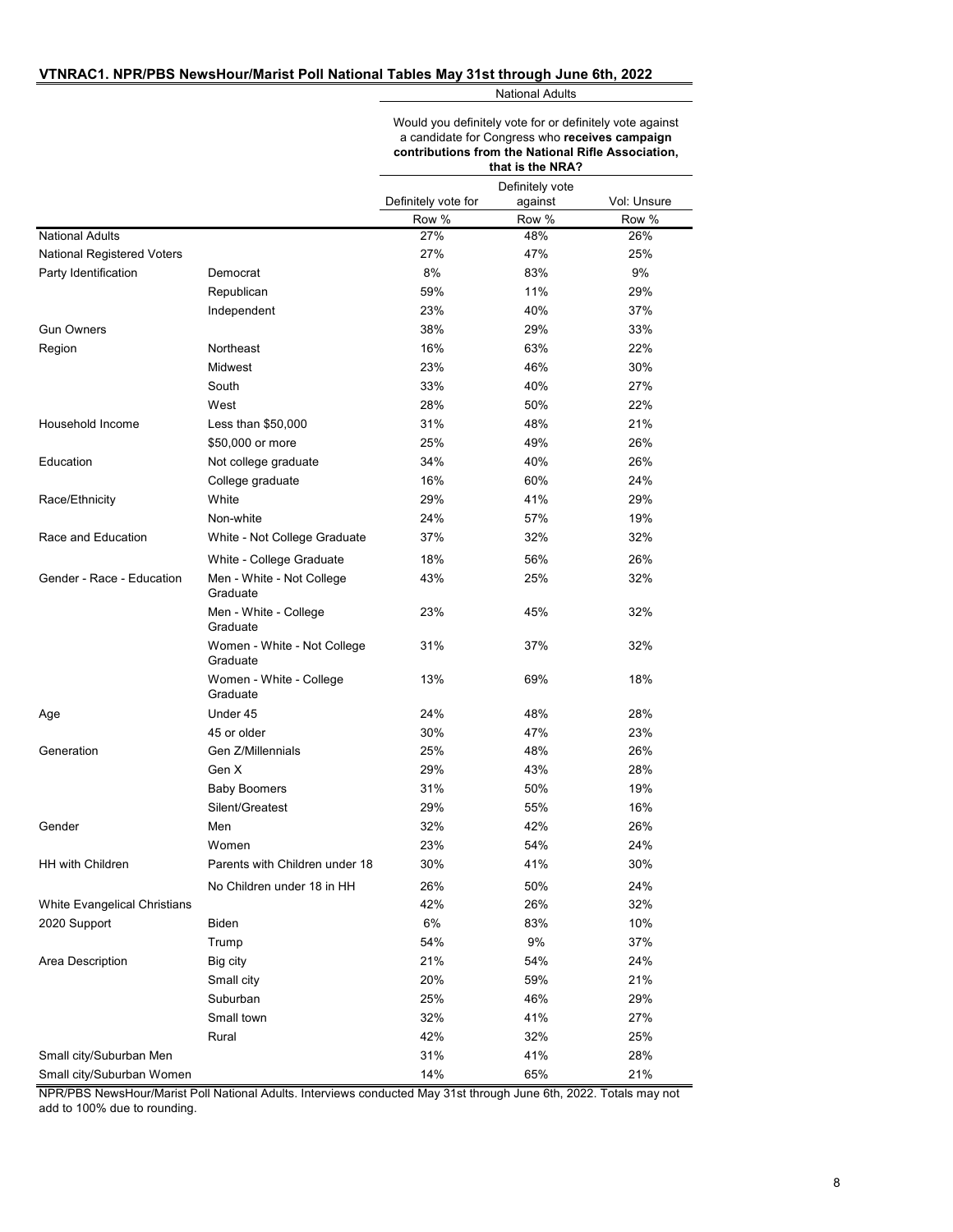### **VTNRAC1RTRND. Marist Poll National Trend**

|            | National Registered Voters                                                                                                                                                     |         |         |  |  |  |
|------------|--------------------------------------------------------------------------------------------------------------------------------------------------------------------------------|---------|---------|--|--|--|
|            | Would you definitely vote for or definitely vote against a candidate for Congress who<br>receives campaign contributions from the National Rifle Association, that is the NRA? |         |         |  |  |  |
|            | Definitely vote for<br>Definitely vote against<br>Unsure                                                                                                                       |         |         |  |  |  |
|            | Row $%$                                                                                                                                                                        | Row $%$ | Row $%$ |  |  |  |
| June 2022  | 27%                                                                                                                                                                            | 47%     | 25%     |  |  |  |
| April 2018 | 36%                                                                                                                                                                            | 52%     | 13%     |  |  |  |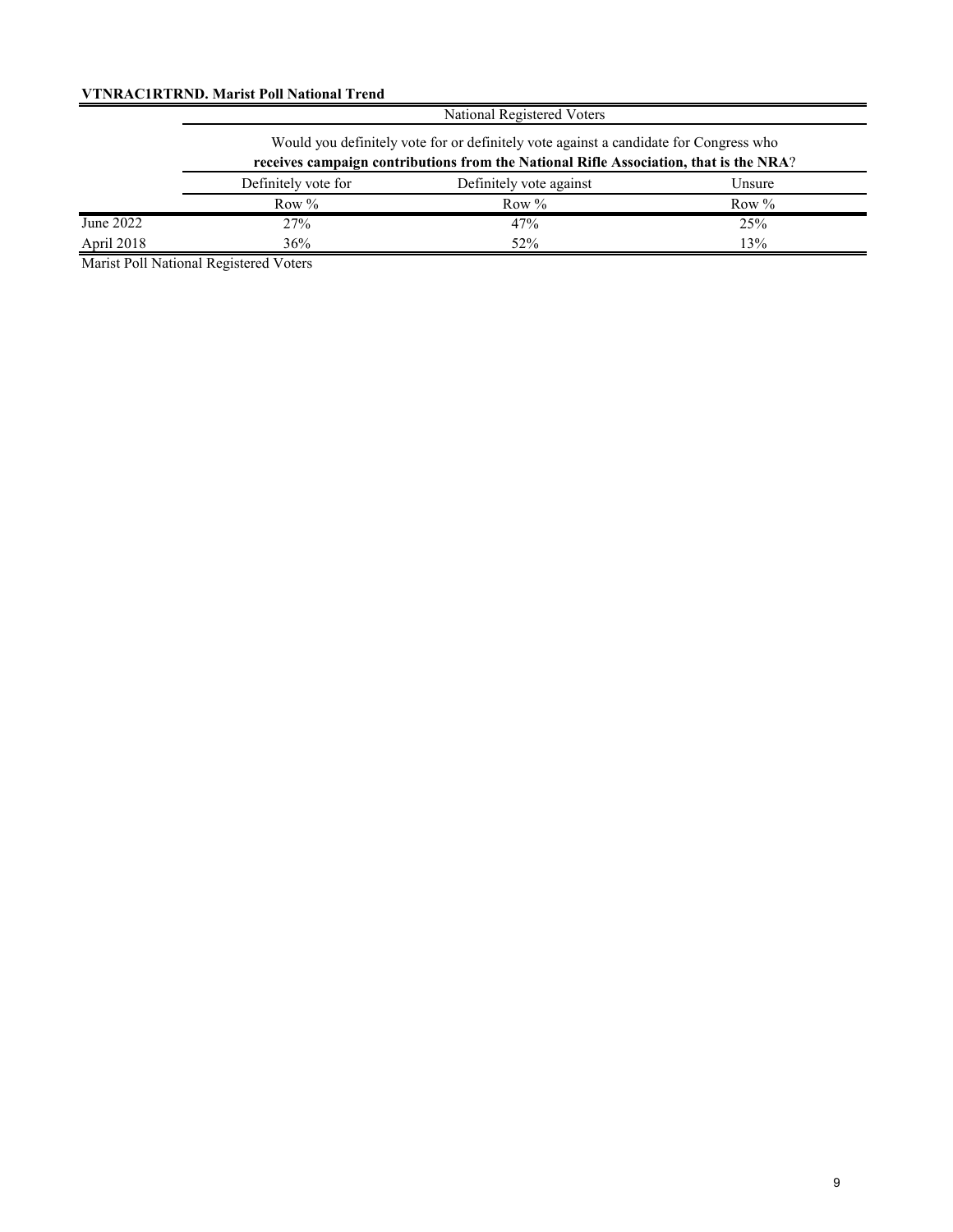#### **VTBNAW01. NPR/PBS NewsHour/Marist Poll National Tables May 31st through June 6th, 2022**

National Adults

Would you definitely vote for or definitely vote against a candidate for Congress who **wants to ban the sale of semi-automatic assault guns such as the AK-47 or the AR-15?**

|                                   |                                         |                              | Definitely vote  |                      |
|-----------------------------------|-----------------------------------------|------------------------------|------------------|----------------------|
|                                   |                                         | Definitely vote for<br>Row % | against<br>Row % | Vol: Unsure<br>Row % |
| <b>National Adults</b>            |                                         | 56%                          | 36%              | 7%                   |
| <b>National Registered Voters</b> |                                         | 56%                          | 37%              | 7%                   |
| Party Identification              | Democrat                                | 83%                          | 13%              | 3%                   |
|                                   | Republican                              | 34%                          | 54%              | 11%                  |
|                                   | Independent                             | 45%                          | 48%              | 7%                   |
| <b>Gun Owners</b>                 |                                         | 34%                          | 57%              | 9%                   |
| Region                            | Northeast                               | 65%                          | 28%              | 8%                   |
|                                   | Midwest                                 | 51%                          | 44%              | 5%                   |
|                                   | South                                   | 54%                          | 37%              | 9%                   |
|                                   | West                                    | 59%                          | 34%              | 7%                   |
| Household Income                  | Less than $$50,000$                     | 51%                          | 38%              | 10%                  |
|                                   | \$50,000 or more                        | 60%                          | 35%              | 5%                   |
| Education                         | Not college graduate                    | 51%                          | 42%              | 7%                   |
|                                   | College graduate                        | 65%                          | 27%              | 8%                   |
| Race/Ethnicity                    | White                                   | 52%                          | 38%              | 10%                  |
|                                   | Non-white                               | 63%                          | 33%              | 4%                   |
| Race and Education                | White - Not College Graduate            | 45%                          | 45%              | 10%                  |
|                                   |                                         |                              |                  |                      |
|                                   | White - College Graduate                | 63%                          | 28%              | 9%                   |
| Gender - Race - Education         | Men - White - Not College<br>Graduate   | 31%                          | 60%              | 9%                   |
|                                   | Men - White - College<br>Graduate       | 50%                          | 42%              | 8%                   |
|                                   | Women - White - Not College<br>Graduate | 58%                          | 32%              | 11%                  |
|                                   | Women - White - College<br>Graduate     | 76%                          | 13%              | 11%                  |
| Age                               | Under 45                                | 56%                          | 36%              | 8%                   |
|                                   | 45 or older                             | 57%                          | 37%              | 6%                   |
| Generation                        | Gen Z/Millennials                       | 56%                          | 36%              | 8%                   |
|                                   | Gen X                                   | 50%                          | 42%              | 8%                   |
|                                   | <b>Baby Boomers</b>                     | 58%                          | 39%              | 3%                   |
|                                   | Silent/Greatest                         | 66%                          | 23%              | 11%                  |
| Gender                            | Men                                     | 44%                          | 49%              | 7%                   |
|                                   | Women                                   | 69%                          | 23%              | 8%                   |
| HH with Children                  | Parents with Children under 18          | 45%                          | 47%              | 8%                   |
|                                   | No Children under 18 in HH              | 61%                          | 32%              | 7%                   |
| White Evangelical Christians      |                                         | 39%                          | 49%              | 13%                  |
| 2020 Support                      | <b>Biden</b>                            | 85%                          | 11%              | 4%                   |
|                                   | Trump                                   | 22%                          | 68%              | 10%                  |
| Area Description                  | Big city                                | 64%                          | 27%              | 9%                   |
|                                   | Small city                              | 55%                          | 40%              | 6%                   |
|                                   | Suburban                                | 59%                          | 36%              | 5%                   |
|                                   | Small town                              | 56%                          | 37%              | 6%                   |
|                                   | Rural                                   | 43%                          | 48%              | 9%                   |
| Small city/Suburban Men           |                                         | 41%                          | 52%              | 7%                   |
| Small city/Suburban Women         |                                         | 76%                          | 20%              | 4%                   |
|                                   |                                         |                              |                  |                      |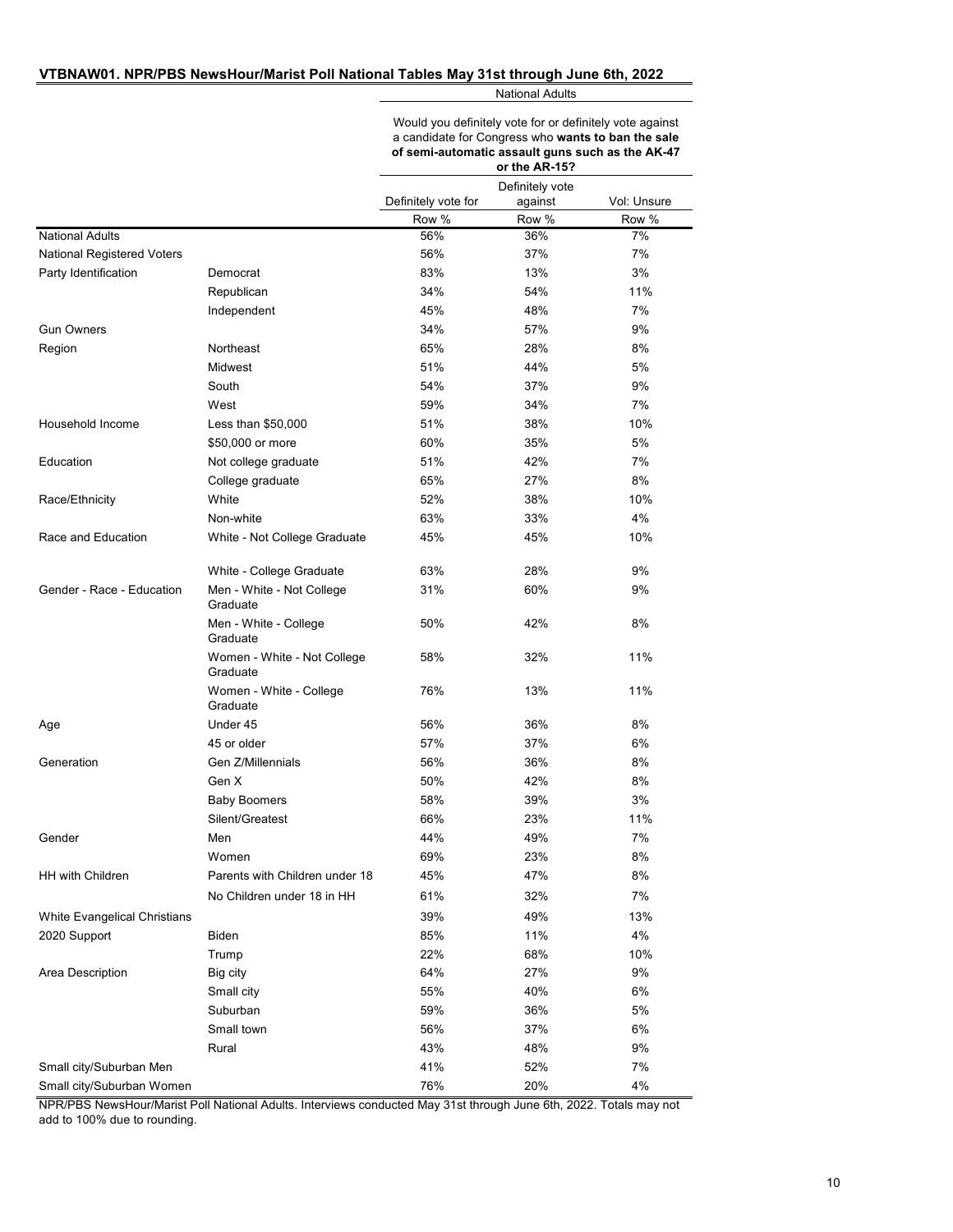### **VTBNAW01RTRND. Marist Poll National Trend**

| National Registered Voters |  |
|----------------------------|--|
|                            |  |

|            | Would you definitely vote for or definitely vote against a candidate for Congress who wants to ban the sale of<br>semi-automatic assault guns such as the AK-47 or the AR-15? |                         |          |  |  |
|------------|-------------------------------------------------------------------------------------------------------------------------------------------------------------------------------|-------------------------|----------|--|--|
|            | Definitely vote for                                                                                                                                                           | Definitely vote against | Unsure   |  |  |
|            | Row $\%$                                                                                                                                                                      | Row $\%$                | Row $\%$ |  |  |
| June 2022  | 56%                                                                                                                                                                           | 37%                     | $7\%$    |  |  |
| April 2018 | 56%                                                                                                                                                                           | 38%                     | 6%       |  |  |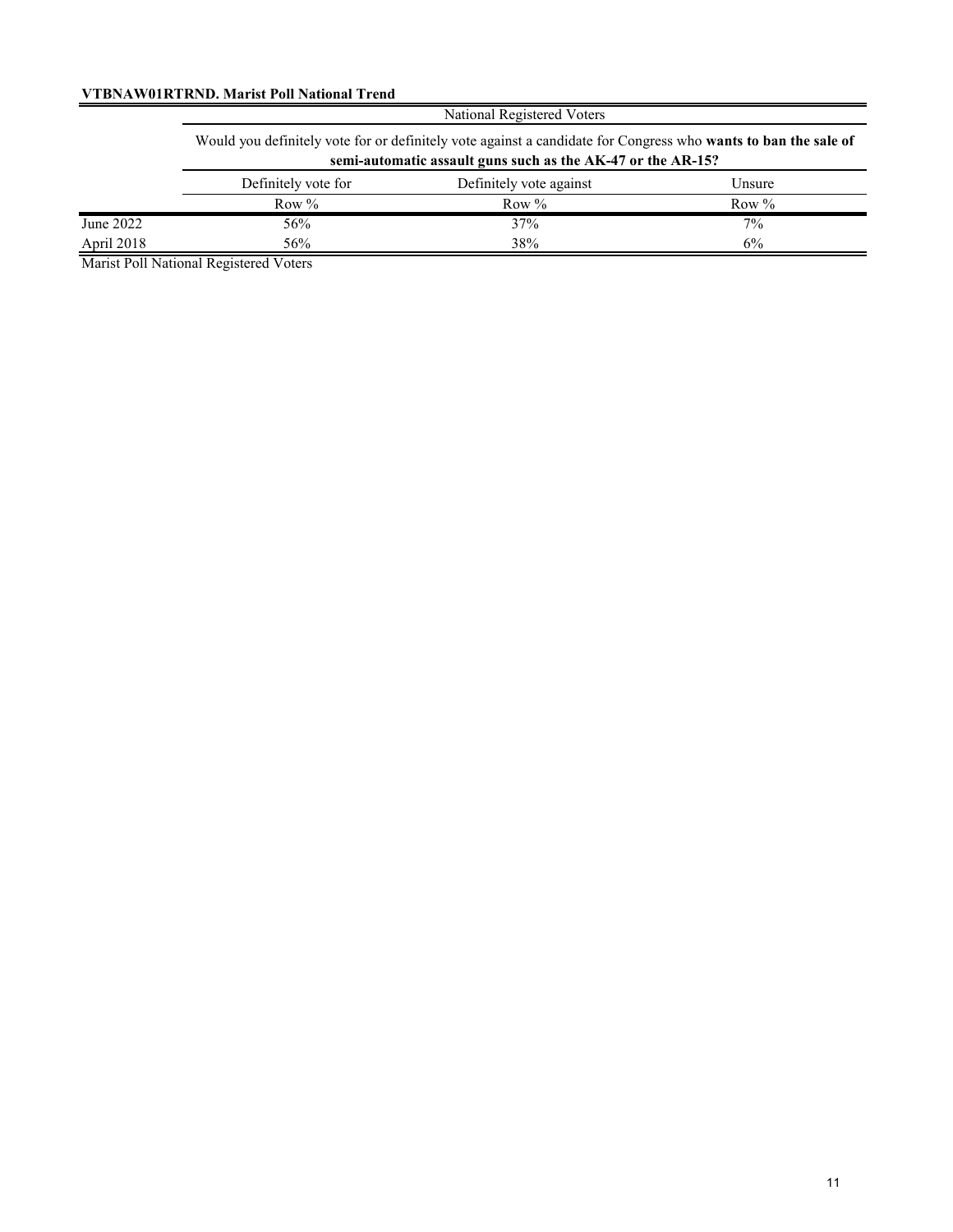#### **VTTCHGN1. NPR/PBS NewsHour/Marist Poll National Tables May 31st through June 6th, 2022**

National Adults

Would you definitely vote for or definitely vote against a candidate for Congress who **wants to allow school teachers to carry gun** 

|                              |                                         |                     | teachers to carry guns?    |             |
|------------------------------|-----------------------------------------|---------------------|----------------------------|-------------|
|                              |                                         | Definitely vote for | Definitely vote<br>against | Vol: Unsure |
|                              |                                         | Row %               | Row %                      | Row %       |
| <b>National Adults</b>       |                                         | 37%                 | 51%                        | 12%         |
| National Registered Voters   |                                         | 38%                 | 51%                        | 12%         |
| Party Identification         | Democrat                                | 9%                  | 82%                        | 9%          |
|                              | Republican                              | 69%                 | 19%                        | 12%         |
|                              | Independent                             | 42%                 | 45%                        | 13%         |
| <b>Gun Owners</b>            |                                         | 55%                 | 31%                        | 14%         |
| Region                       | Northeast                               | 20%                 | 68%                        | 13%         |
|                              | Midwest                                 | 42%                 | 48%                        | 10%         |
|                              | South                                   | 42%                 | 43%                        | 14%         |
|                              | West                                    | 37%                 | 53%                        | 9%          |
| Household Income             | Less than \$50,000                      | 39%                 | 49%                        | 13%         |
|                              | \$50,000 or more                        | 36%                 | 53%                        | 11%         |
| Education                    | Not college graduate                    | 44%                 | 44%                        | 12%         |
|                              | College graduate                        | 27%                 | 62%                        | 11%         |
| Race/Ethnicity               | White                                   | 41%                 | 45%                        | 14%         |
|                              | Non-white                               | 34%                 | 59%                        | 7%          |
| Race and Education           | White - Not College Graduate            | 50%                 | 34%                        | 16%         |
|                              | White - College Graduate                | 26%                 | 63%                        | 11%         |
| Gender - Race - Education    | Men - White - Not College<br>Graduate   | 59%                 | 27%                        | 14%         |
|                              | Men - White - College<br>Graduate       | 30%                 | 54%                        | 16%         |
|                              | Women - White - Not College<br>Graduate | 42%                 | 39%                        | 19%         |
|                              | Women - White - College<br>Graduate     | 23%                 | 71%                        | 6%          |
| Age                          | Under 45                                | 36%                 | 52%                        | 13%         |
|                              | 45 or older                             | 39%                 | 50%                        | 11%         |
| Generation                   | Gen Z/Millennials                       | 38%                 | 50%                        | 12%         |
|                              | Gen X                                   | 40%                 | 47%                        | 13%         |
|                              | <b>Baby Boomers</b>                     | 40%                 | 48%                        | 11%         |
|                              | Silent/Greatest                         | 30%                 | 57%                        | 13%         |
| Gender                       | Men                                     | 43%                 | 46%                        | 11%         |
|                              | Women                                   | 31%                 | 56%                        | 13%         |
| HH with Children             | Parents with Children under 18          | 47%                 | 40%                        | 13%         |
|                              | No Children under 18 in HH              | 34%                 | 55%                        | 12%         |
| White Evangelical Christians |                                         | 56%                 | 30%                        | 14%         |
| 2020 Support                 | Biden                                   | 10%                 | 82%                        | 8%          |
|                              | Trump                                   | 74%                 | 15%                        | 11%         |
| Area Description             | Big city                                | 29%                 | 60%                        | 11%         |
|                              | Small city                              | 35%                 | 54%                        | 11%         |
|                              | Suburban                                | 36%                 | 52%                        | 12%         |
|                              | Small town                              | 41%                 | 48%                        | 12%         |
|                              | Rural                                   | 51%                 | 34%                        | 15%         |
| Small city/Suburban Men      |                                         | 43%                 | 45%                        | 13%         |
|                              |                                         |                     |                            |             |
| Small city/Suburban Women    |                                         | 28%                 | 62%                        | 10%         |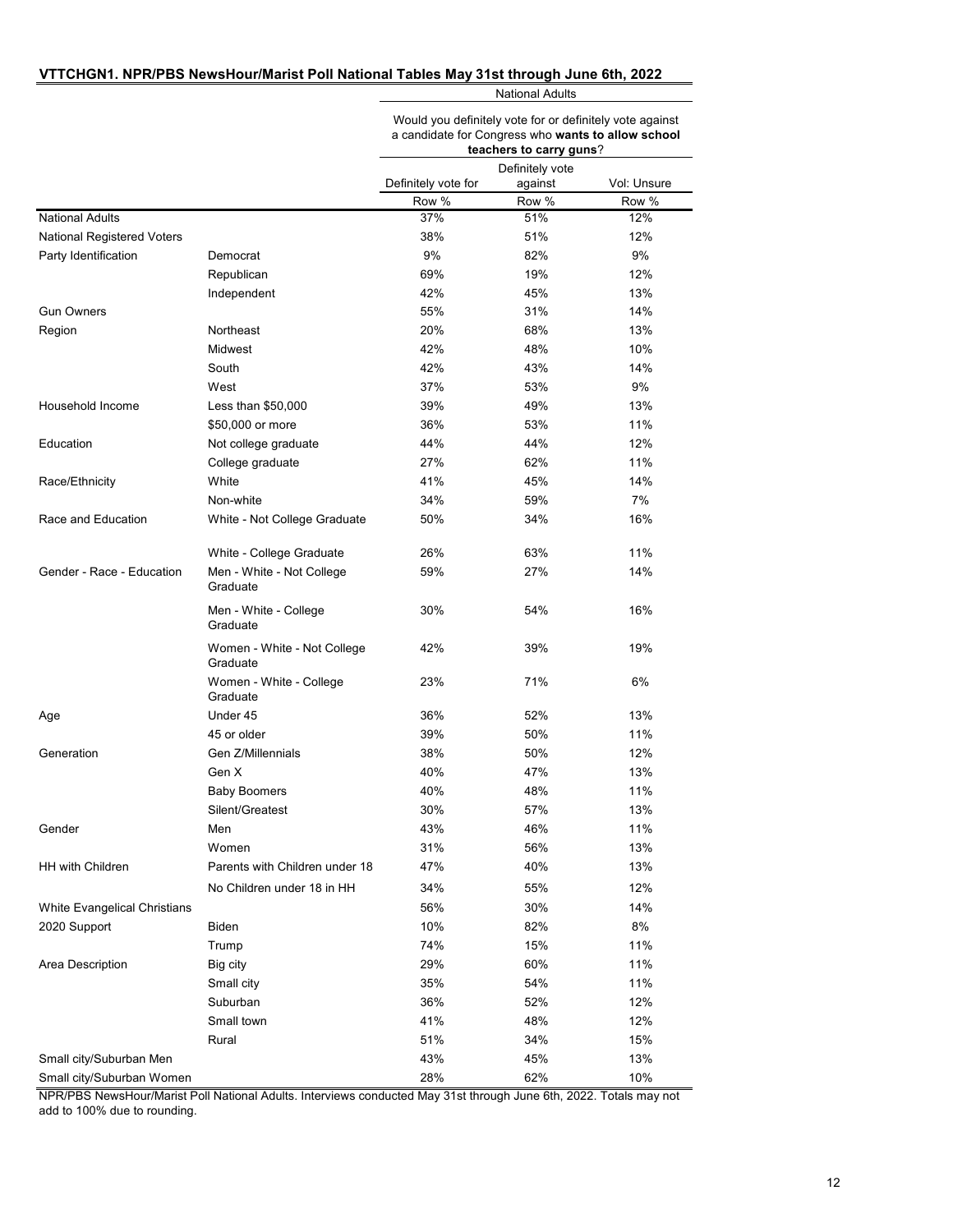### **VTTCHGN1RTRND. Marist Poll National Trend**

|            | National Registered Voters<br>Would you definitely vote for or definitely vote against a candidate for Congress who wants to allow school<br>teachers to carry guns?? |         |         |  |  |
|------------|-----------------------------------------------------------------------------------------------------------------------------------------------------------------------|---------|---------|--|--|
|            |                                                                                                                                                                       |         |         |  |  |
|            | Definitely vote against<br>Definitely vote for<br>Unsure                                                                                                              |         |         |  |  |
|            | Row $%$                                                                                                                                                               | Row $%$ | Row $%$ |  |  |
| June 2022  | 38%                                                                                                                                                                   | 51%     | 12%     |  |  |
| April 2018 | 36%                                                                                                                                                                   | 58%     | 6%      |  |  |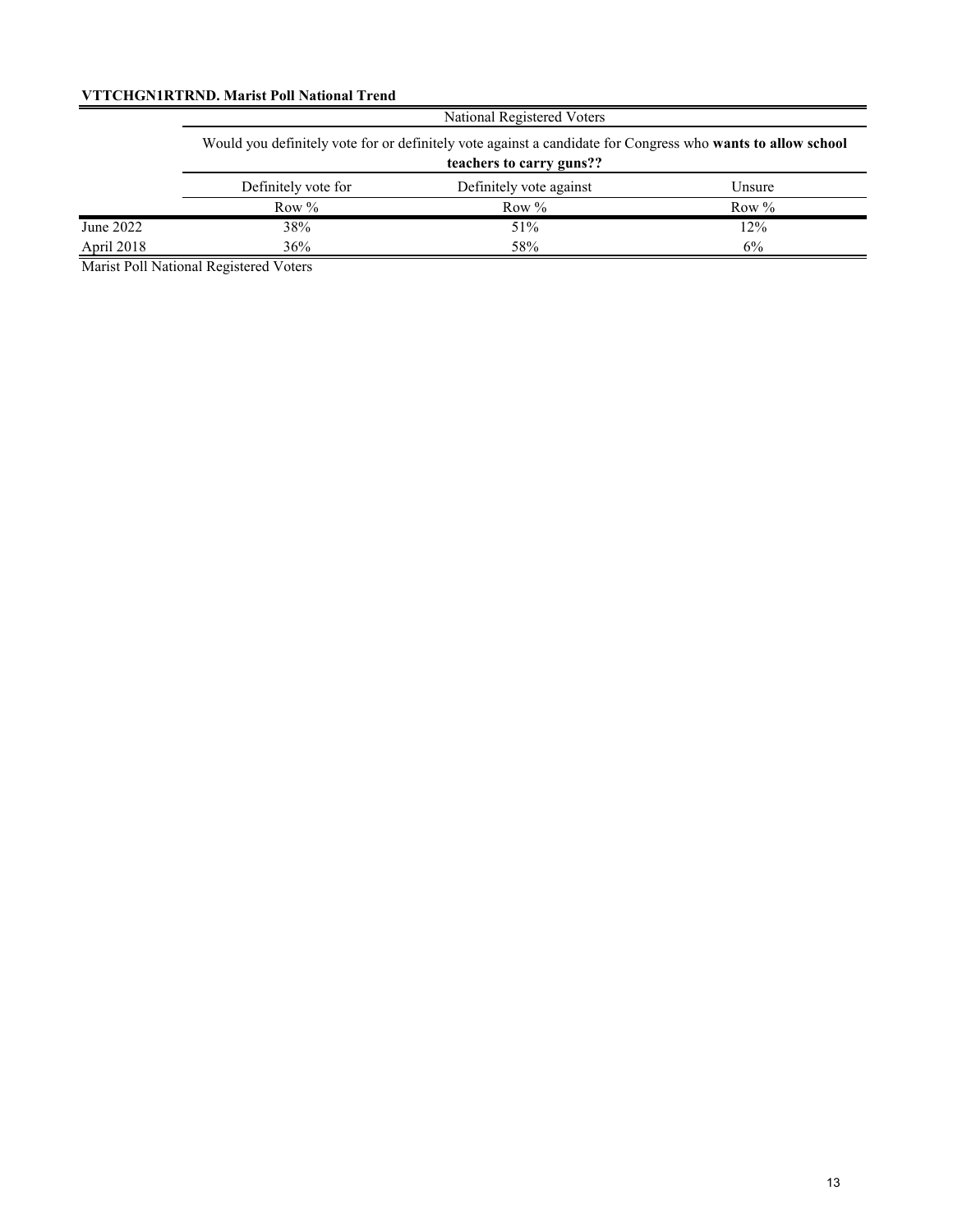#### **VTSTGNLW1. NPR/PBS NewsHour/Marist Poll National Tables May 31st through June 6th, 2022**

National Adults

Would you definitely vote for or definitely vote against a candidate for Congress who **wants stricter gun** 

|                                   |                                         | control laws?       |                            |             |
|-----------------------------------|-----------------------------------------|---------------------|----------------------------|-------------|
|                                   |                                         | Definitely vote for | Definitely vote<br>against | Vol: Unsure |
|                                   |                                         | Row %               | Row %                      | Row %       |
| <b>National Adults</b>            |                                         | 61%                 | 30%                        | 9%          |
| <b>National Registered Voters</b> |                                         | 60%                 | 32%                        | 9%          |
| Party Identification              | Democrat                                | 93%                 | 4%                         | 3%          |
|                                   | Republican                              | 28%                 | 58%                        | 14%         |
|                                   | Independent                             | 52%                 | 39%                        | 8%          |
| <b>Gun Owners</b>                 |                                         | 37%                 | 50%                        | 13%         |
| Region                            | Northeast                               | 76%                 | 17%                        | 7%          |
|                                   | Midwest                                 | 58%                 | 31%                        | 11%         |
|                                   | South                                   | 54%                 | 36%                        | 10%         |
|                                   | West                                    | 62%                 | 31%                        | 8%          |
| Household Income                  | Less than $$50,000$                     | 58%                 | 31%                        | 11%         |
|                                   | \$50,000 or more                        | 63%                 | 30%                        | 8%          |
| Education                         | Not college graduate                    | 56%                 | 35%                        | 8%          |
|                                   | College graduate                        | 68%                 | 23%                        | 9%          |
| Race/Ethnicity                    | White                                   | 55%                 | 33%                        | 11%         |
|                                   | Non-white                               | 68%                 | 27%                        | 5%          |
| Race and Education                | White - Not College Graduate            | 48%                 | 41%                        | 11%         |
|                                   | White - College Graduate                | 66%                 | 22%                        | 12%         |
| Gender - Race - Education         | Men - White - Not College<br>Graduate   | 38%                 | 56%                        | 6%          |
|                                   | Men - White - College<br>Graduate       | 54%                 | 31%                        | 15%         |
|                                   | Women - White - Not College<br>Graduate | 57%                 | 27%                        | 16%         |
|                                   | Women - White - College<br>Graduate     | 77%                 | 13%                        | 9%          |
| Age                               | Under 45                                | 62%                 | 26%                        | 12%         |
|                                   | 45 or older                             | 59%                 | 34%                        | 7%          |
| Generation                        | Gen Z/Millennials                       | 62%                 | 27%                        | 11%         |
|                                   | Gen X                                   | 55%                 | 37%                        | 8%          |
|                                   | <b>Baby Boomers</b>                     | 59%                 | 35%                        | 7%          |
|                                   | Silent/Greatest                         | 72%                 | 21%                        | 7%          |
| Gender                            | Men                                     | 52%                 | 39%                        | 8%          |
|                                   | Women                                   | 69%                 | 21%                        | 10%         |
| <b>HH with Children</b>           | Parents with Children under 18          | 53%                 | 37%                        | 10%         |
|                                   | No Children under 18 in HH              | 64%                 | 28%                        | 9%          |
| White Evangelical Christians      |                                         | 40%                 | 46%                        | 14%         |
| 2020 Support                      | Biden                                   | 94%                 | 4%                         | 3%          |
|                                   | Trump                                   | 22%                 | 66%                        | 11%         |
| Area Description                  | Big city                                | 69%                 | 23%                        | 8%          |
|                                   | Small city                              | 71%                 | 23%                        | 6%          |
|                                   | Suburban                                | 61%                 | 27%                        | 13%         |
|                                   | Small town                              | 58%                 | 33%                        | 10%         |
|                                   | Rural                                   | 36%                 | 54%                        | 10%         |
| Small city/Suburban Men           |                                         | 55%                 | 34%                        | 11%         |
| Small city/Suburban Women         |                                         | 77%                 | 15%                        | 8%          |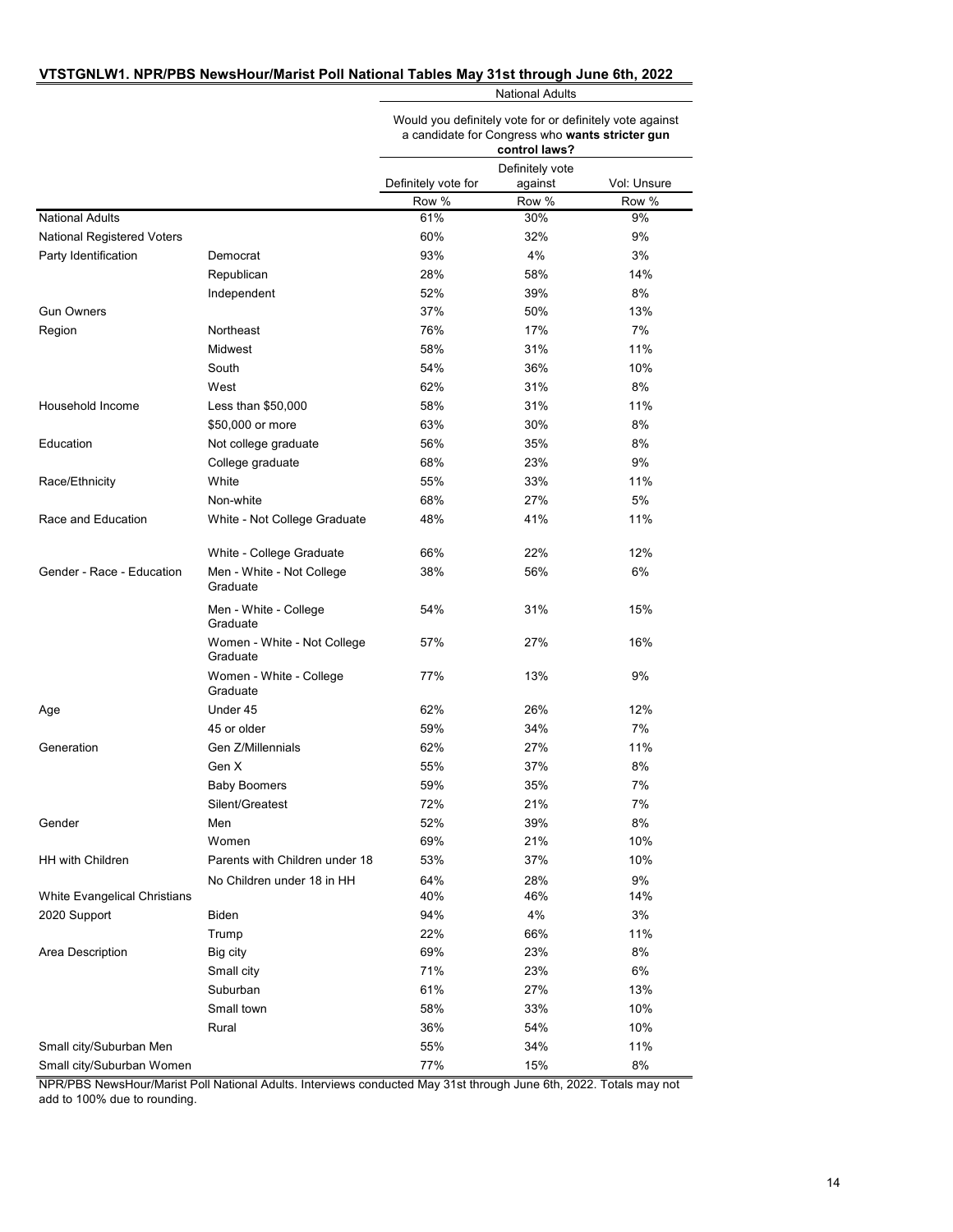### **VTSTGNLW1RTRND. Marist Poll National Trend**

|            | National Registered Voters       |                                                                                       |          |  |  |  |
|------------|----------------------------------|---------------------------------------------------------------------------------------|----------|--|--|--|
|            |                                  | Would you definitely vote for or definitely vote against a candidate for Congress who |          |  |  |  |
|            | wants stricter gun control laws? |                                                                                       |          |  |  |  |
|            | Definitely vote for              | Definitely vote against                                                               | Unsure   |  |  |  |
|            | Row $%$                          | Row $%$                                                                               | Row $\%$ |  |  |  |
| June 2022  | 60%                              | 32%                                                                                   | $9\%$    |  |  |  |
| April 2018 | 60%                              | 33%                                                                                   | $7\%$    |  |  |  |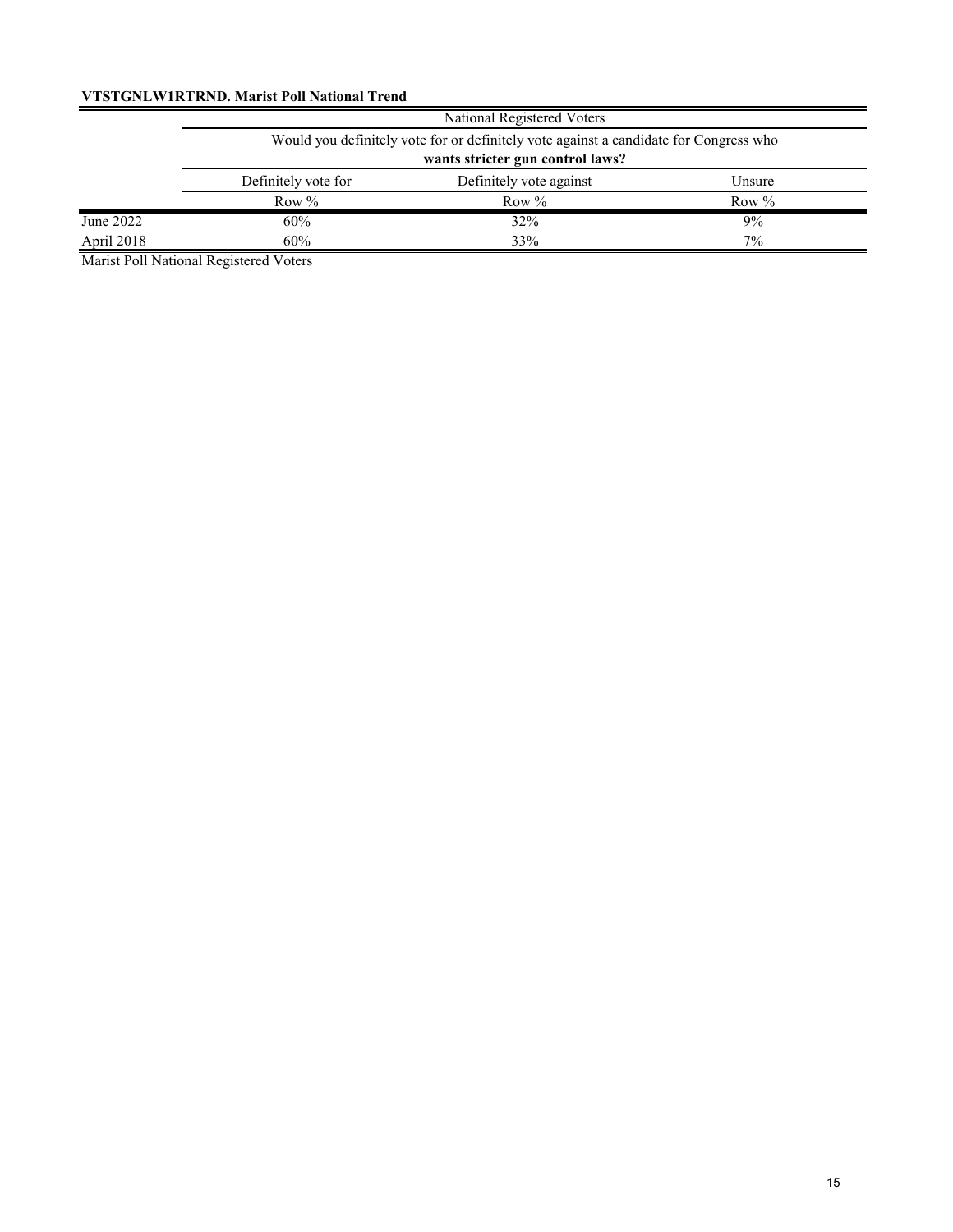#### **VTBGCKGS1. NPR/PBS NewsHour/Marist Poll National Tables May 31st through June 6th, 2022**

National Adults

|                                   |                                         | Would you definitely vote for or definitely vote against a<br>candidate for Congress who wants to require<br>background checks for gun purchases at gun shows<br>or other private sales? |                            |             |
|-----------------------------------|-----------------------------------------|------------------------------------------------------------------------------------------------------------------------------------------------------------------------------------------|----------------------------|-------------|
|                                   |                                         | Definitely vote for                                                                                                                                                                      | Definitely vote<br>against | Vol: Unsure |
|                                   |                                         | Row %                                                                                                                                                                                    | Row %                      | Row %       |
| <b>National Adults</b>            |                                         | 82%                                                                                                                                                                                      | 9%                         | 9%          |
| <b>National Registered Voters</b> |                                         | 82%                                                                                                                                                                                      | 9%                         | 9%          |
| Party Identification              | Democrat                                | 96%                                                                                                                                                                                      | 2%                         | 2%          |
|                                   | Republican                              | 72%                                                                                                                                                                                      | 13%                        | 15%         |
|                                   | Independent                             | 77%                                                                                                                                                                                      | 12%                        | 11%         |
| <b>Gun Owners</b>                 |                                         | 69%                                                                                                                                                                                      | 14%                        | 17%         |
| Region                            | Northeast                               | 91%                                                                                                                                                                                      | 5%                         | 5%          |
|                                   | Midwest                                 | 79%                                                                                                                                                                                      | 10%                        | 12%         |
|                                   | South                                   | 77%                                                                                                                                                                                      | 13%                        | 10%         |
|                                   | West                                    | 86%                                                                                                                                                                                      | 5%                         | 9%          |
| Household Income                  | Less than \$50,000                      | 86%                                                                                                                                                                                      | 8%                         | 6%          |
|                                   | \$50,000 or more                        | 80%                                                                                                                                                                                      | 10%                        | 10%         |
| Education                         | Not college graduate                    | 80%                                                                                                                                                                                      | 9%                         | 11%         |
|                                   | College graduate                        | 85%                                                                                                                                                                                      | 8%                         | 6%          |
| Race/Ethnicity                    | White                                   | 82%                                                                                                                                                                                      | 8%                         | 10%         |
|                                   | Non-white                               | 82%                                                                                                                                                                                      | 11%                        | 7%          |
| Race and Education                | White - Not College Graduate            | 80%                                                                                                                                                                                      | 8%                         | 11%         |
|                                   | White - College Graduate                | 86%                                                                                                                                                                                      | 6%                         | 8%          |
| Gender - Race - Education         | Men - White - Not College<br>Graduate   | 74%                                                                                                                                                                                      | 13%                        | 12%         |
|                                   | Men - White - College<br>Graduate       | 82%                                                                                                                                                                                      | 9%                         | 9%          |
|                                   | Women - White - Not College<br>Graduate | 86%                                                                                                                                                                                      | 4%                         | 11%         |
|                                   | Women - White - College<br>Graduate     | 89%                                                                                                                                                                                      | 3%                         | 8%          |
| Age                               | Under 45                                | 82%                                                                                                                                                                                      | 8%                         | 9%          |
|                                   | 45 or older                             | 82%                                                                                                                                                                                      | 9%                         | 9%          |
| Generation                        | Gen Z/Millennials                       | 81%                                                                                                                                                                                      | 9%                         | 10%         |
|                                   | Gen X                                   | 80%                                                                                                                                                                                      | 9%                         | 11%         |
|                                   | <b>Baby Boomers</b>                     | 83%                                                                                                                                                                                      | 11%                        | $6\%$       |
|                                   | Silent/Greatest                         | 88%                                                                                                                                                                                      | 7%                         | 5%          |
| Gender                            | Men                                     | 77%                                                                                                                                                                                      | 13%                        | 10%         |
|                                   | Women                                   | 87%                                                                                                                                                                                      | 4%                         | $8\%$       |
| <b>HH with Children</b>           | Parents with Children under 18          | 77%                                                                                                                                                                                      | 10%                        | 13%         |
|                                   | No Children under 18 in HH              | 84%                                                                                                                                                                                      | 8%                         | 8%          |
| White Evangelical Christians      |                                         | 74%                                                                                                                                                                                      | 13%                        | 14%         |
| 2020 Support                      | Biden                                   | 97%                                                                                                                                                                                      | 1%                         | 1%          |
|                                   | Trump                                   | 66%                                                                                                                                                                                      | 19%                        | 15%         |
| Area Description                  | Big city                                | 85%                                                                                                                                                                                      | 6%                         | $9\%$       |
|                                   | Small city                              | 86%                                                                                                                                                                                      | 8%                         | 7%          |
|                                   | Suburban                                | 79%                                                                                                                                                                                      | 10%                        | 11%         |
|                                   | Small town                              | 84%                                                                                                                                                                                      | 9%                         | 7%          |
|                                   | Rural                                   | 73%                                                                                                                                                                                      | 13%                        | 13%         |
| Small city/Suburban Men           |                                         | 73%                                                                                                                                                                                      | 16%                        | 10%         |
| Small city/Suburban Women         |                                         | 92%                                                                                                                                                                                      | 1%                         | 7%          |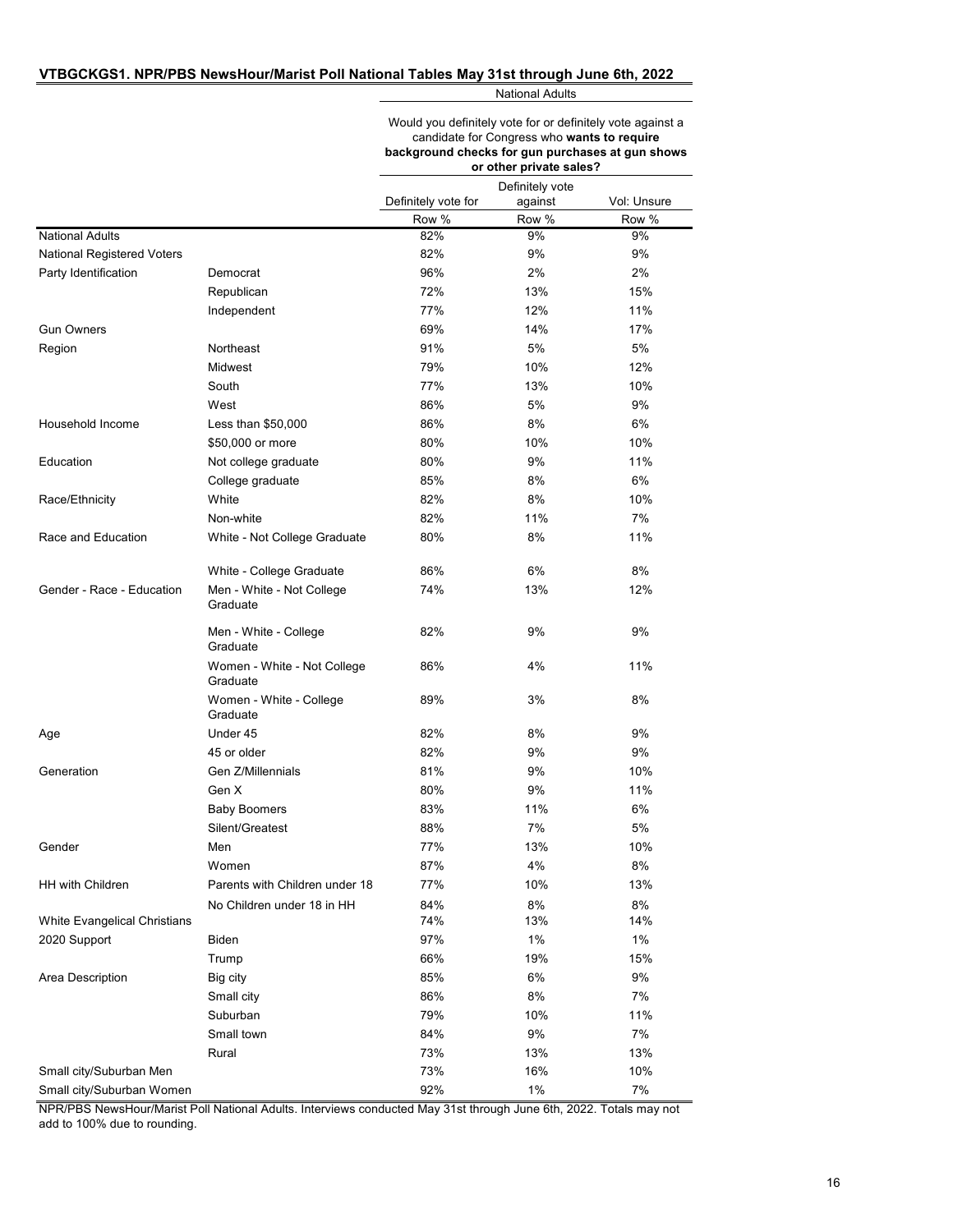#### **VTBGCKGS1RTRND. Marist Poll National Trend**

|            | National Registered Voters                                                                             |         |         |  |  |
|------------|--------------------------------------------------------------------------------------------------------|---------|---------|--|--|
|            | Would you definitely vote for or definitely vote against a candidate for Congress who wants to require |         |         |  |  |
|            | background checks for gun purchases at gun shows or other private sales?                               |         |         |  |  |
|            | Definitely vote for<br>Definitely vote against<br>Unsure                                               |         |         |  |  |
|            | Row $%$                                                                                                | Row $%$ | Row $%$ |  |  |
| June 2022  | 82%                                                                                                    | $9\%$   | 9%      |  |  |
| April 2018 | 86%                                                                                                    | 9%      | 5%      |  |  |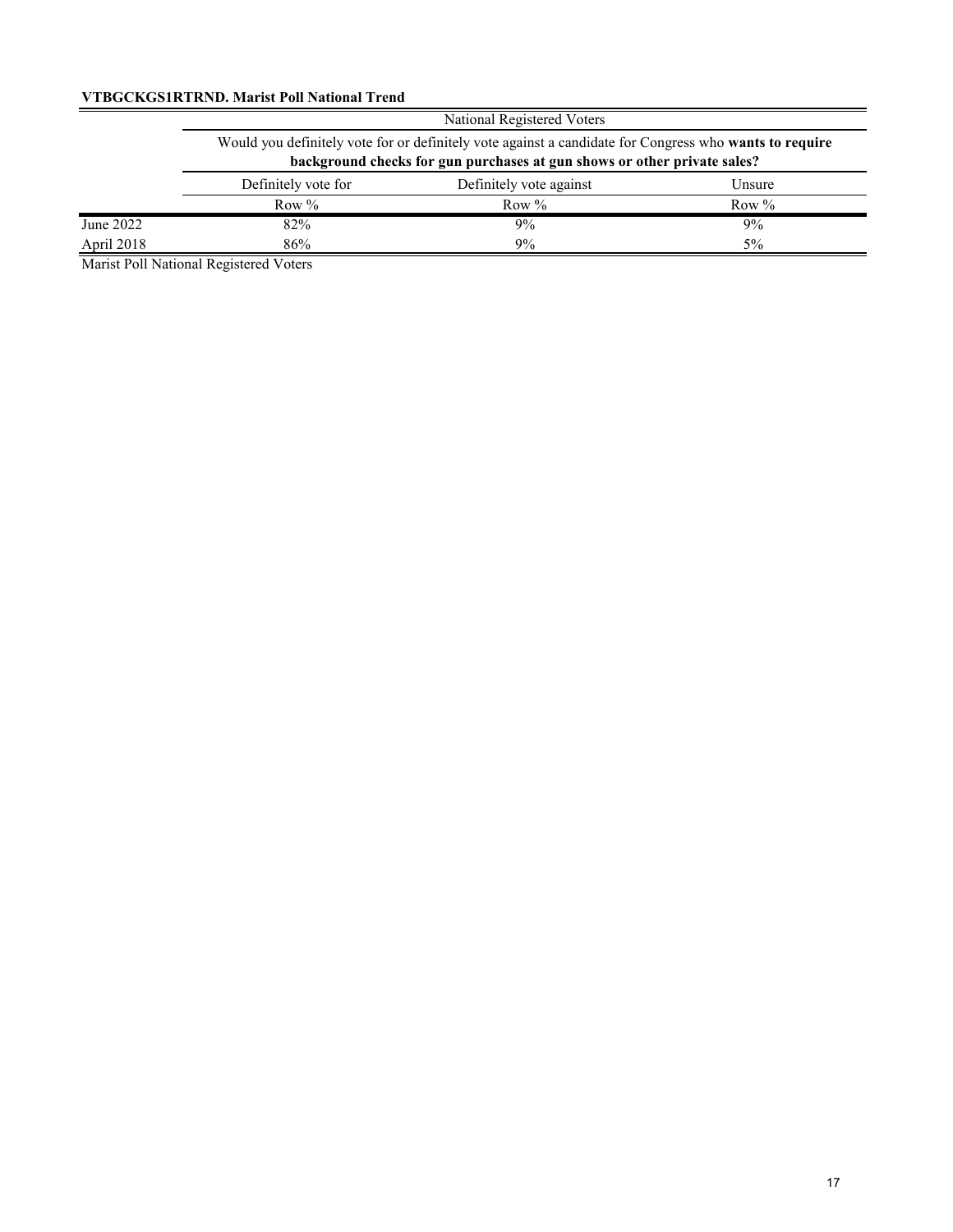#### **VTMNTHL1. NPR/PBS NewsHour/Marist Poll National Tables May 31st through June 6th, 2022**

National Adults

Would you definitely vote for or definitely vote against a candidate for Congress who **wants increased funding** 

|                                   |                                         | for mental health screening and treatment? |                            |             |
|-----------------------------------|-----------------------------------------|--------------------------------------------|----------------------------|-------------|
|                                   |                                         | Definitely vote for                        | Definitely vote<br>against | Vol: Unsure |
|                                   |                                         | Row %                                      | Row %                      | Row %       |
| <b>National Adults</b>            |                                         | 86%                                        | 5%                         | 9%          |
| <b>National Registered Voters</b> |                                         | 86%                                        | 5%                         | 9%          |
| Party Identification              | Democrat                                | 92%                                        | 2%                         | 5%          |
|                                   | Republican                              | 80%                                        | 7%                         | 13%         |
|                                   | Independent                             | 87%                                        | 7%                         | 6%          |
| <b>Gun Owners</b>                 |                                         | 80%                                        | 7%                         | 13%         |
| Region                            | Northeast                               | 89%                                        | 5%                         | 6%          |
|                                   | Midwest                                 | 86%                                        | 4%                         | 10%         |
|                                   | South                                   | 84%                                        | 7%                         | 9%          |
|                                   | West                                    | 88%                                        | 4%                         | 8%          |
| Household Income                  | Less than $$50,000$                     | 86%                                        | 6%                         | 8%          |
|                                   | \$50,000 or more                        | 86%                                        | 5%                         | 9%          |
| Education                         | Not college graduate                    | 87%                                        | 6%                         | 7%          |
|                                   | College graduate                        | 86%                                        | 4%                         | 10%         |
| Race/Ethnicity                    | White                                   | 87%                                        | 4%                         | 9%          |
|                                   | Non-white                               | 85%                                        | 7%                         | 8%          |
| Race and Education                | White - Not College Graduate            | 86%                                        | 5%                         | 9%          |
|                                   | White - College Graduate                | 89%                                        | 2%                         | 9%          |
| Gender - Race - Education         | Men - White - Not College<br>Graduate   | 85%                                        | 6%                         | 9%          |
|                                   | Men - White - College<br>Graduate       | 89%                                        | 3%                         | 9%          |
|                                   | Women - White - Not College<br>Graduate | 87%                                        | 4%                         | 9%          |
|                                   | Women - White - College<br>Graduate     | 89%                                        | 0%                         | 10%         |
| Age                               | Under 45                                | 89%                                        | 4%                         | 7%          |
|                                   | 45 or older                             | 85%                                        | 5%                         | 10%         |
| Generation                        | Gen Z/Millennials                       | 88%                                        | 5%                         | 8%          |
|                                   | Gen X                                   | 86%                                        | 4%                         | 9%          |
|                                   | <b>Baby Boomers</b>                     | 88%                                        | 5%                         | 7%          |
|                                   | Silent/Greatest                         | 83%                                        | 7%                         | 10%         |
| Gender                            | Men                                     | 85%                                        | 6%                         | 9%          |
|                                   | Women                                   | 87%                                        | 4%                         | 9%          |
| HH with Children                  | Parents with Children under 18          | 83%                                        | $6\%$                      | 11%         |
|                                   | No Children under 18 in HH              | 87%                                        | 5%                         | 8%          |
| White Evangelical Christians      |                                         | 82%                                        | 5%                         | 13%         |
| 2020 Support                      | Biden                                   | 94%                                        | 1%                         | 4%          |
|                                   | Trump                                   | 78%                                        | 9%                         | 13%         |
| Area Description                  | Big city                                | 89%                                        | 4%                         | 7%          |
|                                   | Small city                              | 90%                                        | 4%                         | 5%          |
|                                   | Suburban                                | 81%                                        | 7%                         | 12%         |
|                                   | Small town                              | 86%                                        | 3%                         | 10%         |
|                                   | Rural                                   | 87%                                        | 5%                         | 8%          |
| Small city/Suburban Men           |                                         | 81%                                        | 7%                         | 11%         |
| Small city/Suburban Women         |                                         | 89%                                        | 4%                         | 7%          |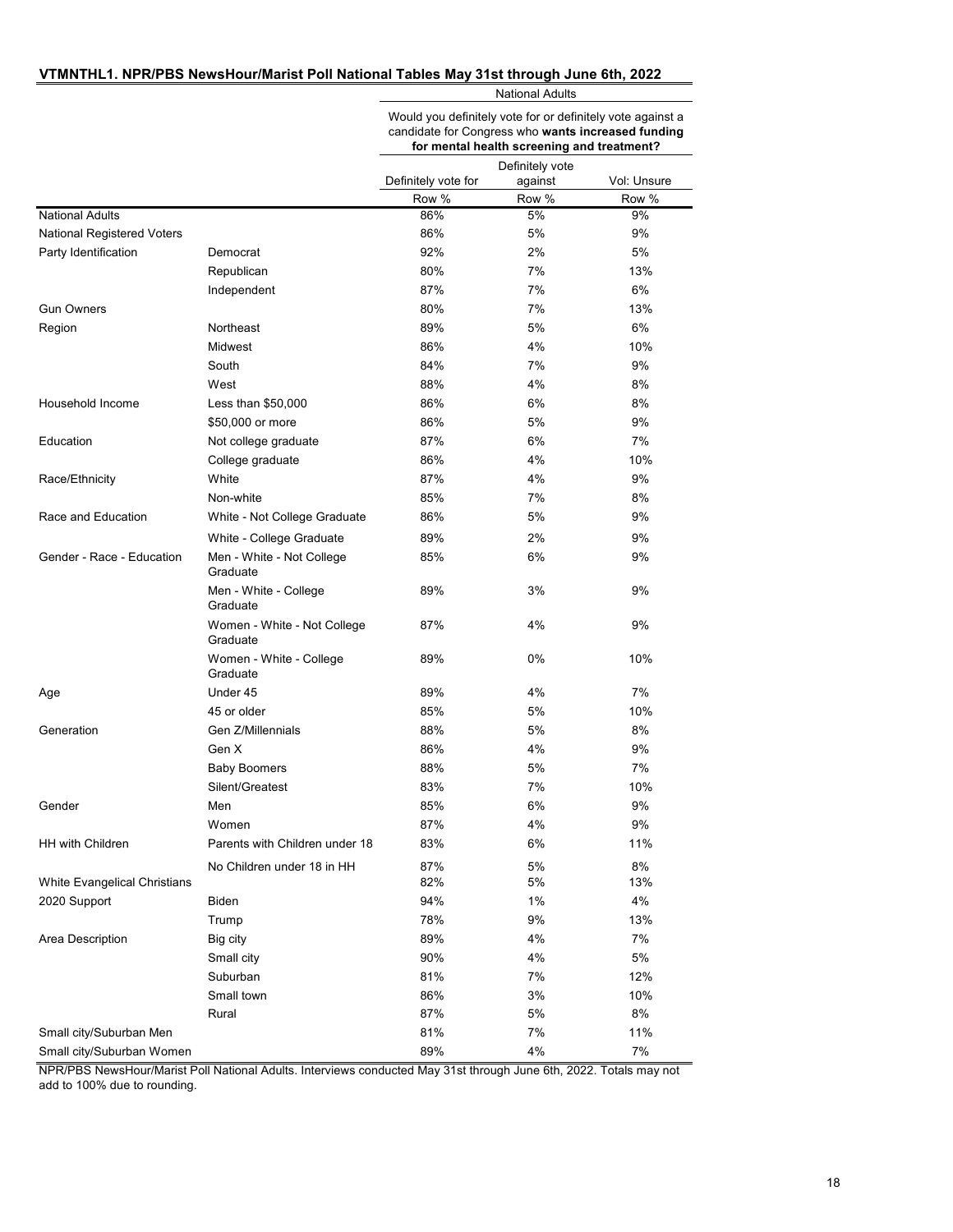### **VTMNTHL1RTRND. Marist Poll National Trend**

|            | National Registered Voters                                                                                                                                  |          |          |  |  |
|------------|-------------------------------------------------------------------------------------------------------------------------------------------------------------|----------|----------|--|--|
|            | Would you definitely vote for or definitely vote against a candidate for Congress who wants increased funding<br>for mental health screening and treatment? |          |          |  |  |
|            | Definitely vote against<br>Definitely vote for<br>Unsure                                                                                                    |          |          |  |  |
|            | Row $\%$                                                                                                                                                    | Row $\%$ | Row $\%$ |  |  |
| June 2022  | 86%                                                                                                                                                         | $5\%$    | 9%       |  |  |
| April 2018 | 91%                                                                                                                                                         | $4\%$    | 5%       |  |  |

Marist Poll National Registered Voters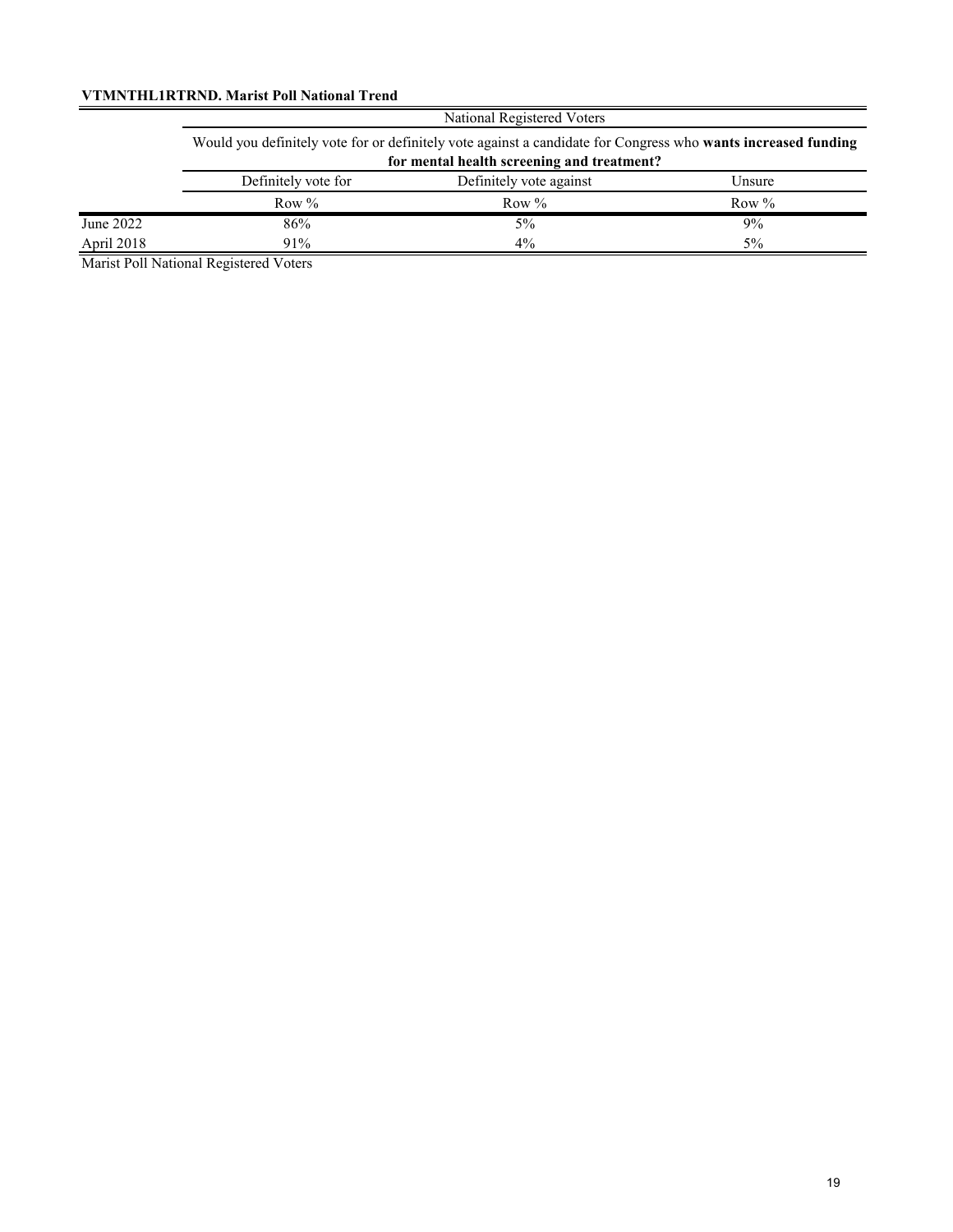National Adults

Would you definitely vote for or definitely vote against a candidate for Congress who **supports a national red flag law, that is, a gun control law that allows police or family members to request that a judge temporarily removes guns from a person who may be a danger to others or themselves?**

|                                   |                                         | Definitely vote     |         |             |
|-----------------------------------|-----------------------------------------|---------------------|---------|-------------|
|                                   |                                         | Definitely vote for | against | Vol: Unsure |
|                                   |                                         | Row %               | Row %   | Row %       |
| <b>National Adults</b>            |                                         | 73%                 | 16%     | 10%         |
| <b>National Registered Voters</b> |                                         | 74%                 | 16%     | 10%         |
| Party Identification              | Democrat                                | 91%                 | 4%      | 5%          |
|                                   | Republican                              | 60%                 | 26%     | 14%         |
|                                   | Independent                             | 69%                 | 21%     | 10%         |
| <b>Gun Owners</b>                 |                                         | 61%                 | 24%     | 15%         |
| Region                            | Northeast                               | 79%                 | 12%     | 9%          |
|                                   | Midwest                                 | 72%                 | 17%     | 11%         |
|                                   | South                                   | 72%                 | 20%     | 9%          |
|                                   | West                                    | 74%                 | 14%     | 12%         |
| Household Income                  | Less than $$50,000$                     | 72%                 | 19%     | 9%          |
|                                   | \$50,000 or more                        | 75%                 | 15%     | 9%          |
| Education                         | Not college graduate                    | 69%                 | 19%     | 11%         |
|                                   | College graduate                        | 80%                 | 11%     | 8%          |
| Race/Ethnicity                    | White                                   | 73%                 | 16%     | 12%         |
|                                   | Non-white                               | 75%                 | 17%     | 9%          |
| Race and Education                | White - Not College Graduate            | 69%                 | 18%     | 14%         |
|                                   | White - College Graduate                | 80%                 | 12%     | 8%          |
| Gender - Race - Education         | Men - White - Not College<br>Graduate   | 60%                 | 28%     | 12%         |
|                                   | Men - White - College<br>Graduate       | 73%                 | 20%     | 7%          |
|                                   | Women - White - Not College<br>Graduate | 77%                 | 8%      | 15%         |
|                                   | Women - White - College<br>Graduate     | 86%                 | 5%      | 10%         |
| Age                               | Under 45                                | 73%                 | 16%     | 10%         |
|                                   | 45 or older                             | 74%                 | 16%     | 10%         |
| Generation                        | Gen Z/Millennials                       | 75%                 | 15%     | 11%         |
|                                   | Gen X                                   | 70%                 | 21%     | 9%          |
|                                   | <b>Baby Boomers</b>                     | 75%                 | 17%     | 8%          |
|                                   | Silent/Greatest                         | 79%                 | 8%      | 12%         |
| Gender                            | Men                                     | 66%                 | 24%     | 10%         |
|                                   | Women                                   | 81%                 | 9%      | 11%         |
| <b>HH with Children</b>           | Parents with Children under 18          | 74%                 | 14%     | 12%         |
|                                   | No Children under 18 in HH              | 73%                 | 17%     | 10%         |
| White Evangelical Christians      |                                         | 62%                 | 23%     | 15%         |
| 2020 Support                      | Biden                                   | 92%                 | 4%      | 4%          |
|                                   | Trump                                   | 53%                 | 32%     | 15%         |
| Area Description                  | Big city                                | 78%                 | 13%     | 9%          |
|                                   | Small city                              | 76%                 | 18%     | $6\%$       |
|                                   | Suburban                                | 77%                 | 13%     | 10%         |
|                                   | Small town                              | 70%                 | 19%     | 11%         |
|                                   | Rural                                   | 61%                 | 21%     | 18%         |
| Small city/Suburban Men           |                                         | 67%                 | 24%     | 10%         |
| Small city/Suburban Women         |                                         | 89%                 | 5%      | 6%          |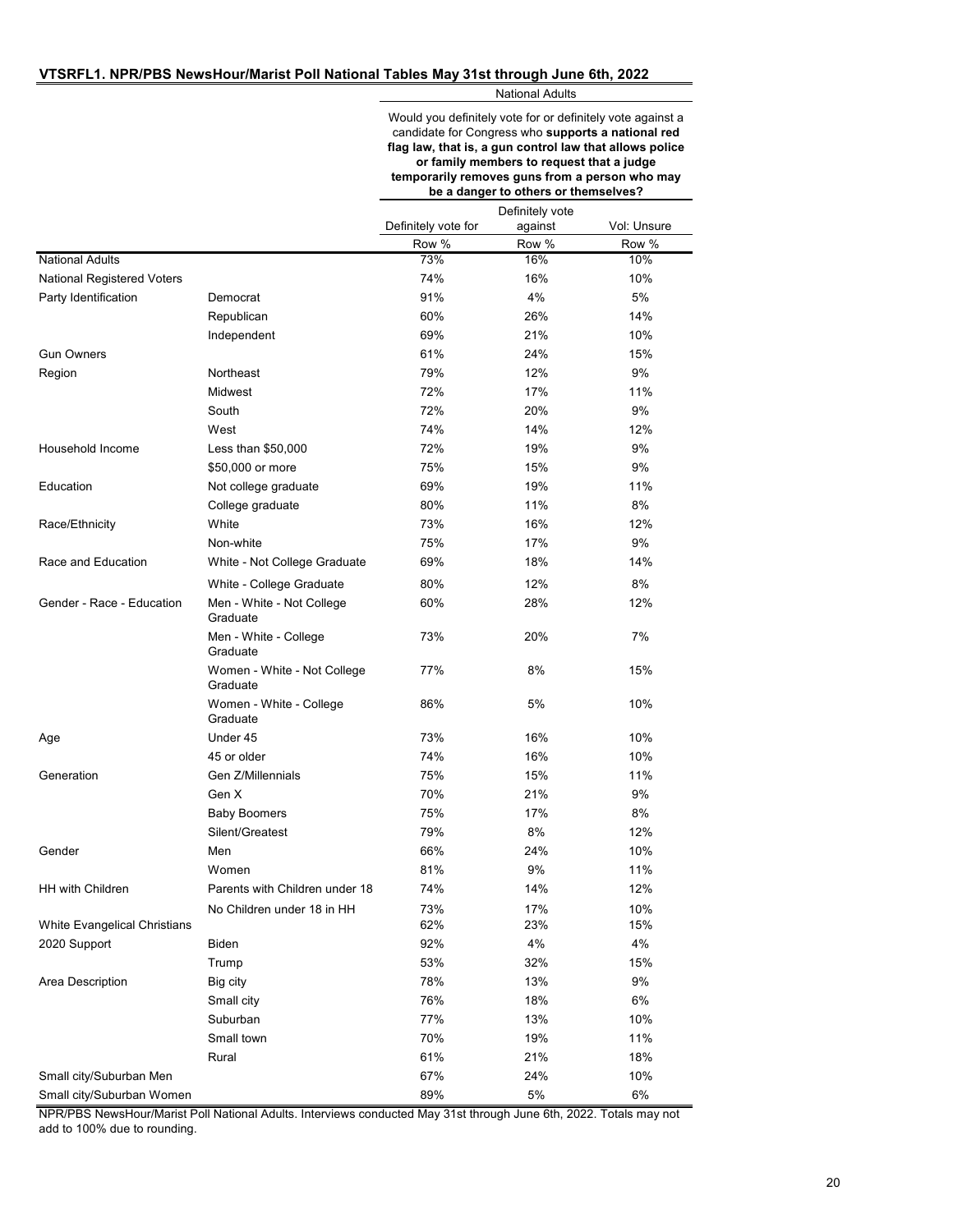#### **KNWGNVCT1. NPR/PBS NewsHour/Marist Poll National Tables May 31st through June 6th, 2022**

National Adults

Have you or someone you know experienced gun violence, for example, by being threatened with a gun or

|                              |                                         |       | as the victim of a shooting? |             |
|------------------------------|-----------------------------------------|-------|------------------------------|-------------|
|                              |                                         | Yes   | No                           | Vol: Unsure |
|                              |                                         | Row % | Row %                        | Row %       |
| <b>National Adults</b>       |                                         | 38%   | 62%                          | $1\%$       |
| National Registered Voters   |                                         | 37%   | 62%                          | 0%          |
| Party Identification         | Democrat                                | 39%   | 61%                          | 0%          |
|                              | Republican                              | 24%   | 76%                          | 0%          |
|                              | Independent                             | 45%   | 55%                          | 0%          |
| <b>Gun Owners</b>            |                                         | 36%   | 64%                          | 0%          |
| Region                       | Northeast                               | 39%   | 60%                          | 1%          |
|                              | Midwest                                 | 32%   | 68%                          | 0%          |
|                              | South                                   | 39%   | 61%                          | 0%          |
|                              | West                                    | 39%   | 61%                          | 0%          |
| Household Income             | Less than $$50,000$                     | 37%   | 62%                          | 0%          |
|                              | \$50,000 or more                        | 39%   | 61%                          | 0%          |
| Education                    | Not college graduate                    | 37%   | 63%                          | 0%          |
|                              | College graduate                        | 39%   | 60%                          | 0%          |
| Race/Ethnicity               | White                                   | 32%   | 67%                          | 0%          |
|                              | Non-white                               | 44%   | 56%                          | 0%          |
| Race and Education           | White - Not College Graduate            | 31%   | 68%                          | 0%          |
|                              | White - College Graduate                | 34%   | 65%                          | 0%          |
| Gender - Race - Education    | Men - White - Not College<br>Graduate   | 40%   | 60%                          | 0%          |
|                              | Men - White - College<br>Graduate       | 35%   | 65%                          | 0%          |
|                              | Women - White - Not College<br>Graduate | 23%   | 77%                          | 0%          |
|                              | Women - White - College<br>Graduate     | 32%   | 67%                          | 1%          |
| Age                          | Under 45                                | 47%   | 53%                          | 0%          |
|                              | 45 or older                             | 29%   | 71%                          | 0%          |
| Generation                   | Gen Z/Millennials                       | 46%   | 54%                          | 0%          |
|                              | Gen X                                   | 37%   | 63%                          | 0%          |
|                              | <b>Baby Boomers</b>                     | 36%   | 63%                          | 1%          |
|                              | Silent/Greatest                         | 12%   | 88%                          | 0%          |
| Gender                       | Men                                     | 44%   | 56%                          | 0%          |
|                              | Women                                   | 30%   | 70%                          | 0%          |
| HH with Children             | Parents with Children under 18          | 43%   | 57%                          | 0%          |
|                              | No Children under 18 in HH              | 36%   | 64%                          | $0\%$       |
| White Evangelical Christians |                                         | 33%   | 67%                          | 0%          |
| 2020 Support                 | Biden                                   | 41%   | 59%                          | 0%          |
|                              | Trump                                   | 33%   | 67%                          | 0%          |
| Area Description             | Big city                                | 36%   | 63%                          | 1%          |
|                              | Small city                              | 40%   | 60%                          | 1%          |
|                              | Suburban                                | 38%   | 62%                          | 0%          |
|                              | Small town                              | 39%   | 61%                          | 0%          |
|                              | Rural                                   | 33%   | 67%                          | 0%          |
| Small city/Suburban Men      |                                         | 47%   | 53%                          | 0%          |
| Small city/Suburban Women    |                                         | 28%   | 72%                          | 0%          |
|                              |                                         |       |                              |             |